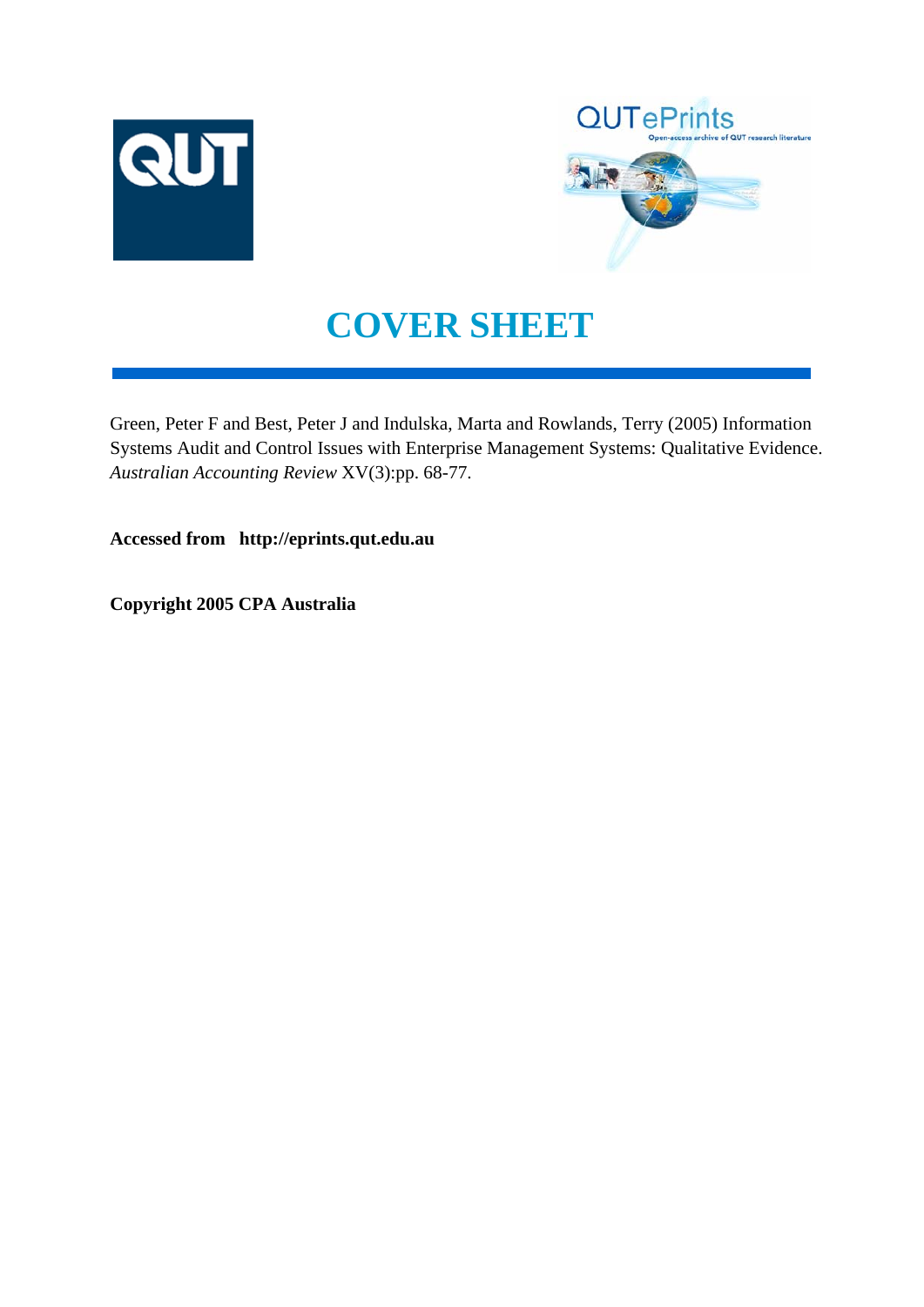# **INFORMATION SYSTEMS AUDIT AND CONTROL ISSUES FOR ENTERPRISE MANAGEMENT SYSTEMS: SOME QUALITATIVE EVIDENCE**

## *Abstract:*

Today, organisations may have production applications running on multiple servers, spread geographically throughout the organization. In such circumstances, organisations will look to software assistance through packages collectively known as Enterprise Management Systems (EMS). This paper shows how the introduction of such software creates a new set of IS audit and control problems for such environments. Five sites were interviewed and case studied. While many audit issues were identified, the following problems were clearly highlighted in the cases: a lack of backup in terms of critical human resources; change controls are often nonexistent; possible malfunction of scripts causing various impacts including loss of data integrity; and, pre-emption of the execution of critical production systems crippling the entire production environment. Moreover, while the academic and practice literatures were found to be comprehensive regarding the audit and control issues peculiar to the EMS environment, the study identified issues that are not covered in the literature.

# **Introduction**

In an Information Systems (IS) audit, an important area of review for the auditor is the operations centre (or the production servers room(s)) from which the production systems of the organisation are usually run. A review of the adequacy of the general controls in these areas is a well-accepted step in any comprehensive Information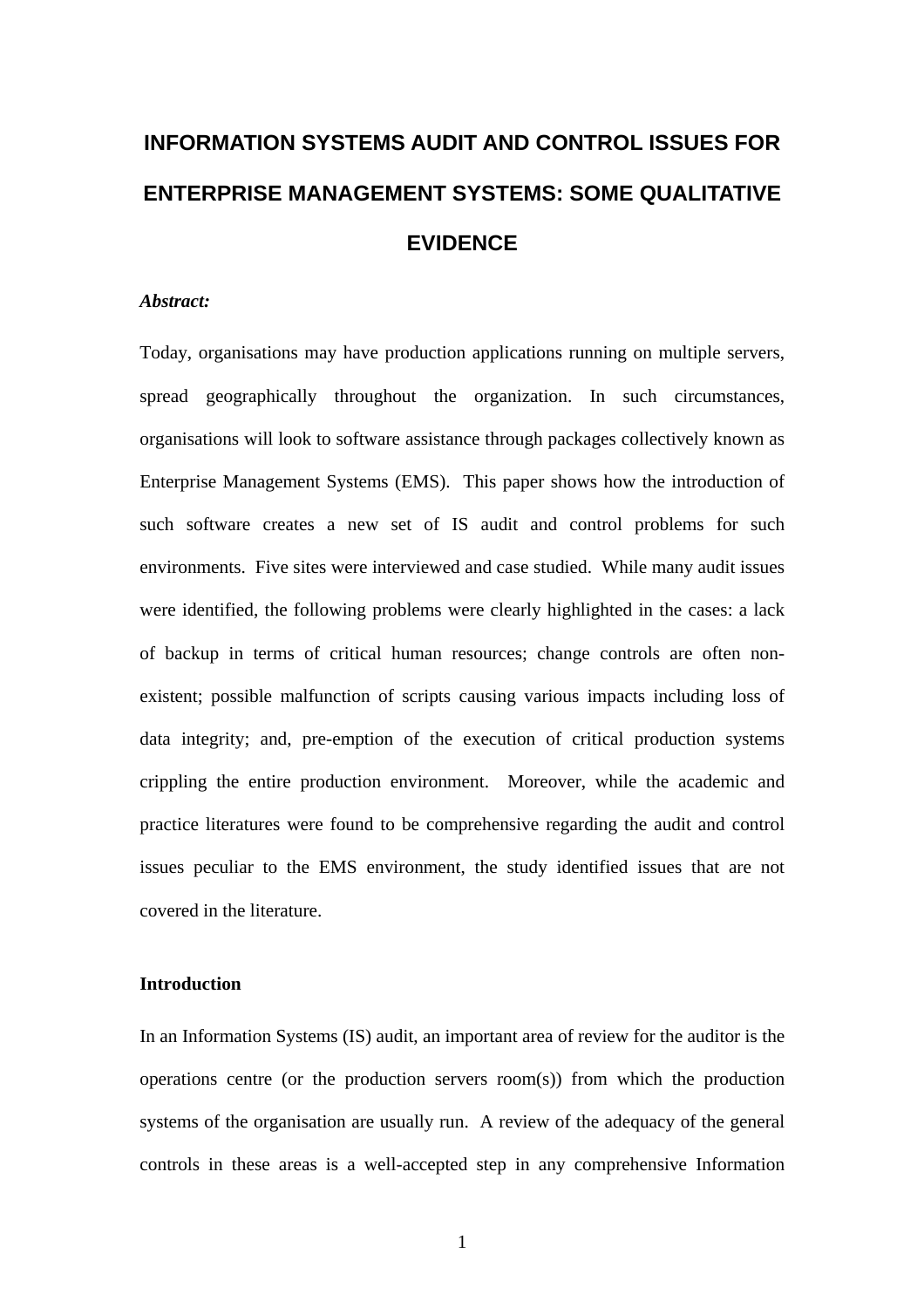Systems (IS) audit, irrespective of whether the production centre is operated by the organisation itself or by an outsourcing firm (Weber, 1999; King, 1990).

Such a review is important to external and internal auditors alike. External auditors in fulfilling their attest objectives would focus on controls being present in the centre operations to safeguard assets and ensure data integrity. For example, adequate fire prevention, water detection, and physical security controls would safeguard expensive computing assets while controls that monitored the recording of system error messages and the restarting of *abended* (abnormally ended) programs would contribute to the maintenance of data integrity. Internal auditors are not only concerned with attest objectives but more usually with efficiency and effectiveness objectives. In relation to the corporate data centre for example, existence of a sound, well-balanced production schedule and well-established procedures for restarting systems and producing system backups exemplify such controls.

Traditionally, when reviewing the operations area, auditors have looked for manual controls such as separation of duties between operators, production schedulers, programmers, data entry operators, network administrators, and the like; effective supervision of operator activities; and, rotation of duties amongst operations staff. Over the last few years in Australia, computer centres have moved to *automated (or lights out) operations facilities (AOF)* in varying degrees. Such facilities can range from automatic loading and unloading of storage media such as tapes and cartridges to the starting and stopping of programs according to a predetermined schedule, making backups, responding to system messages, restarting failed systems, etc. (Weber, 1999). Accordingly, human intervention is rarely needed. Moreover, today, it is not unusual for organizations to have their production systems running across ten's, even hundred's of servers and networks. In such a complex environment,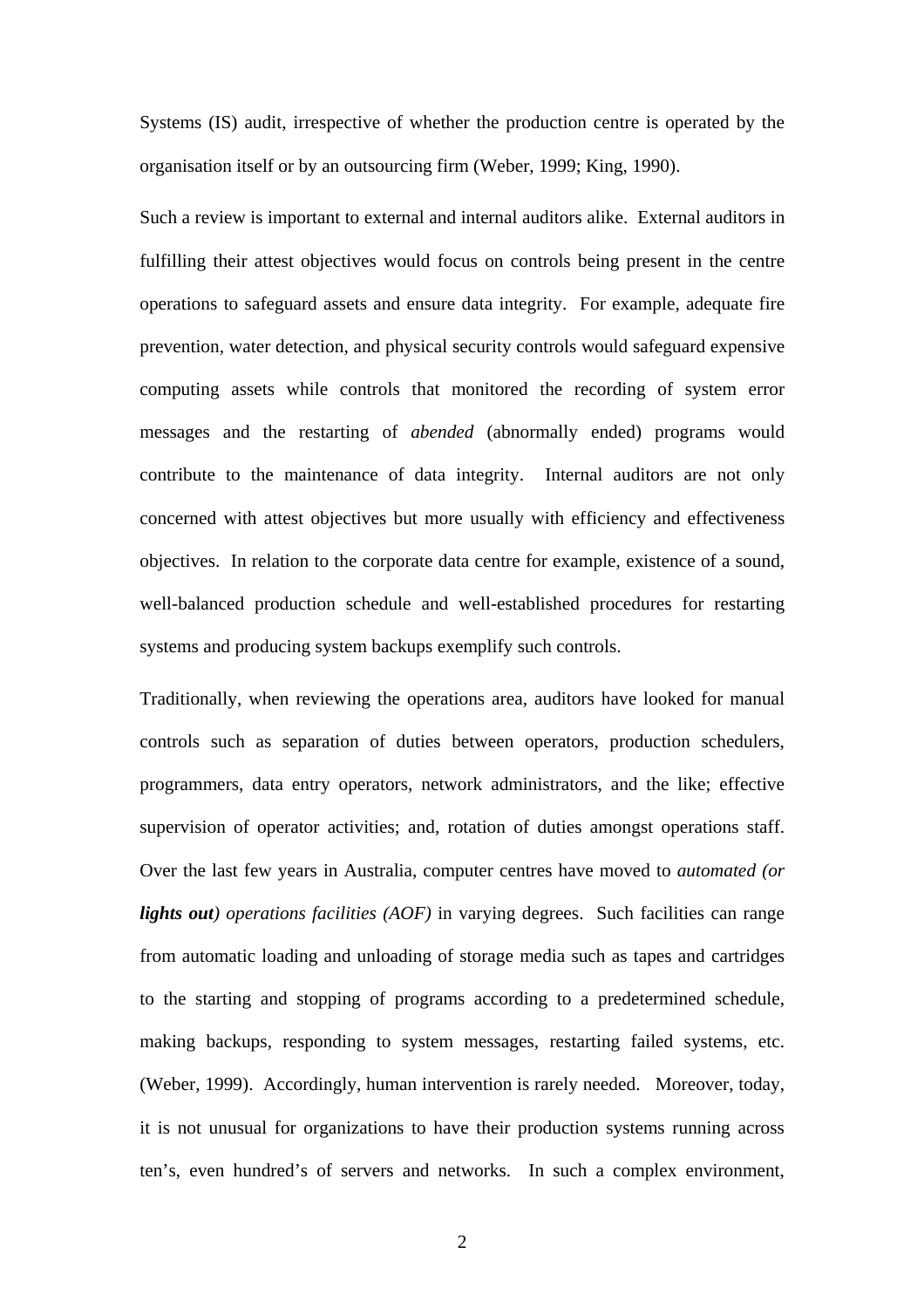automated assistance in the monitoring and management of the production components would appear necessary and cost-effective (Ayers & Fentress, 2000; Kreger, 2001; Driml, 2003). Today, such monitoring and management systems are categorised as *Enterprise Management Systems (EMS)*

The usefulness of AOF/EMS operations has been apparent in North American sites since the late 80's (Miller, 1988; King, 1990; Greenstein, 1992; Mullen, 1993; Sprague & McNurlin, 1993; Marlin, 1999; Gisinger *et al.,* 2001). The costeffectiveness, and hence the take-up, of technological innovations in Australian sites tends to lag its North American counterparts by some five to seven years usually. Factors such as proven productivity gains, increased labour award flexibility allowing significant labour reductions in the operations area, a significant increase in the number of EMS products on the market and a commensurate drop in the cost of EMS hardware and software have all combined to bring about a marked increase in the use of EMS operations (to varying degrees) in Australian computer centres. To date, however, there does not appear to be any evidence on the degree of pervasion and the major products used in Australia.

Accordingly, this study was performed to gain preliminary insight on the following research questions:

- 1. What functional capabilities of the EMS are being popularly utilised?
- 2. What critical audit issues arise when an organization uses an EMS?
- 3. What controls *are* currently exercised over the EMS?
- 4. Is there a critical (significant) difference between the audit issues and controls specified in the IS Audit literature and those used/needed in EMS environments in practice?

3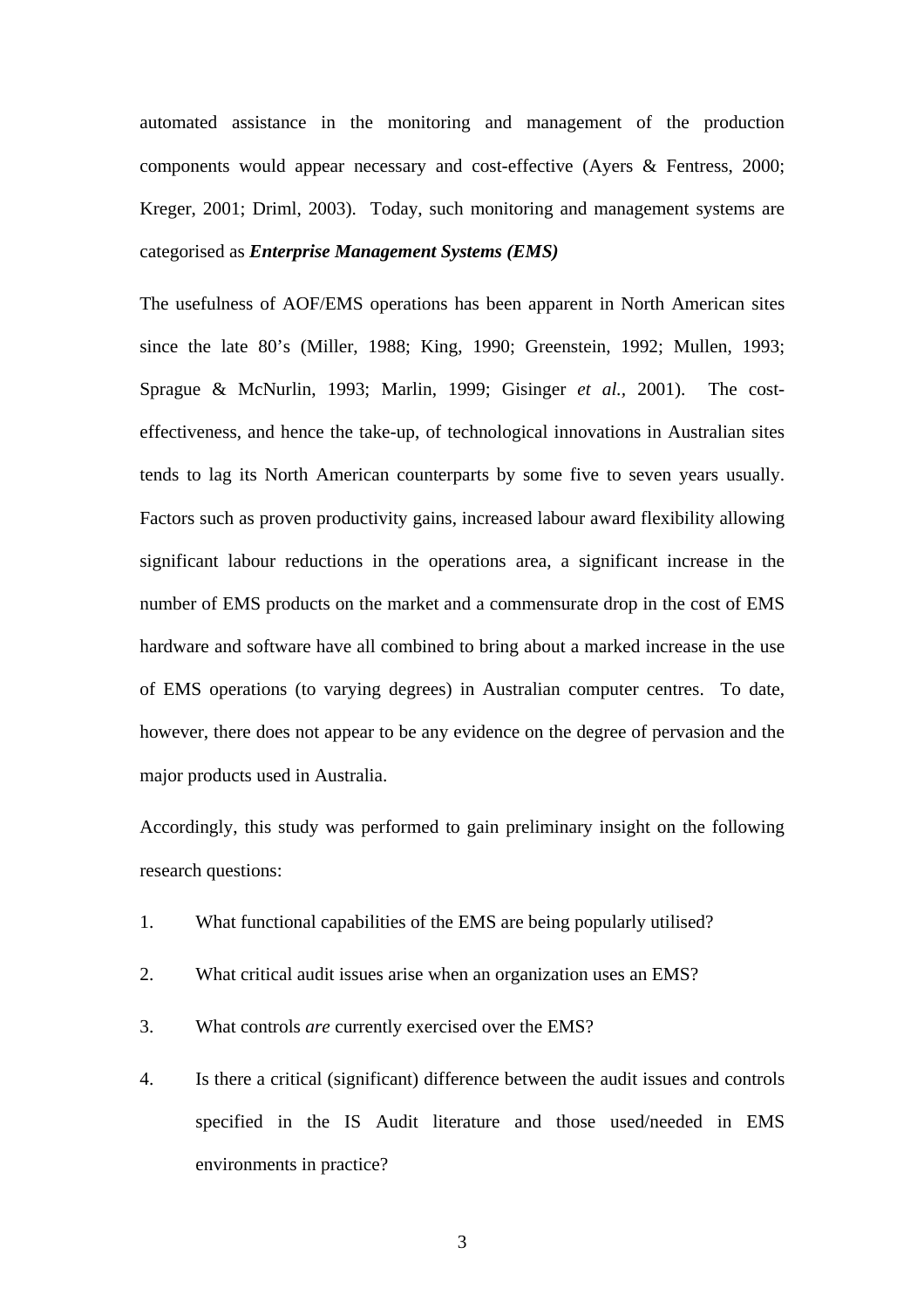This paper describes the results of a qualitative study into these research questions. Five (5) large organizations were case studied in terms of their use (to varying degrees) of AOF/EMS software for systems management. We performed this work because of three motivations principally:

- 1. To inform/extend the literature on the critical audit and control issues that may arise when an AOF/EMS is introduced into an organization;
- 2. To obtain insight into the types/extent of controls that organisations have actually implemented over the use of AOF/EMS systems; and
- 3. To provide some guidance to the community of Information Systems Audit practitioners on the types of controls that need to be in place for AOF/EMS systems, and where the most likely exposures in the control of such systems will be found.

Accordingly, this paper unfolds in the following manner. The next section explains briefly what Enterprise Management Systems are and what functionality they provide to an organization. Then, from a review of the literature, the specific audit issues that arise from the use of an EMS and the controls that are suggested to be in place are identified. Next, the case study research methodology and a summary of the results of each of the five cases are provided. The following section discusses the results particularly in the context of the research questions set for this work. Finally, the last section summarises the work in this study and explains briefly how further work into the area will be progressed.

#### **What Are Enterprise Management Systems?**

A wide range of enterprise management software (EMS) products is available for automating various aspects of the management of an organisation's information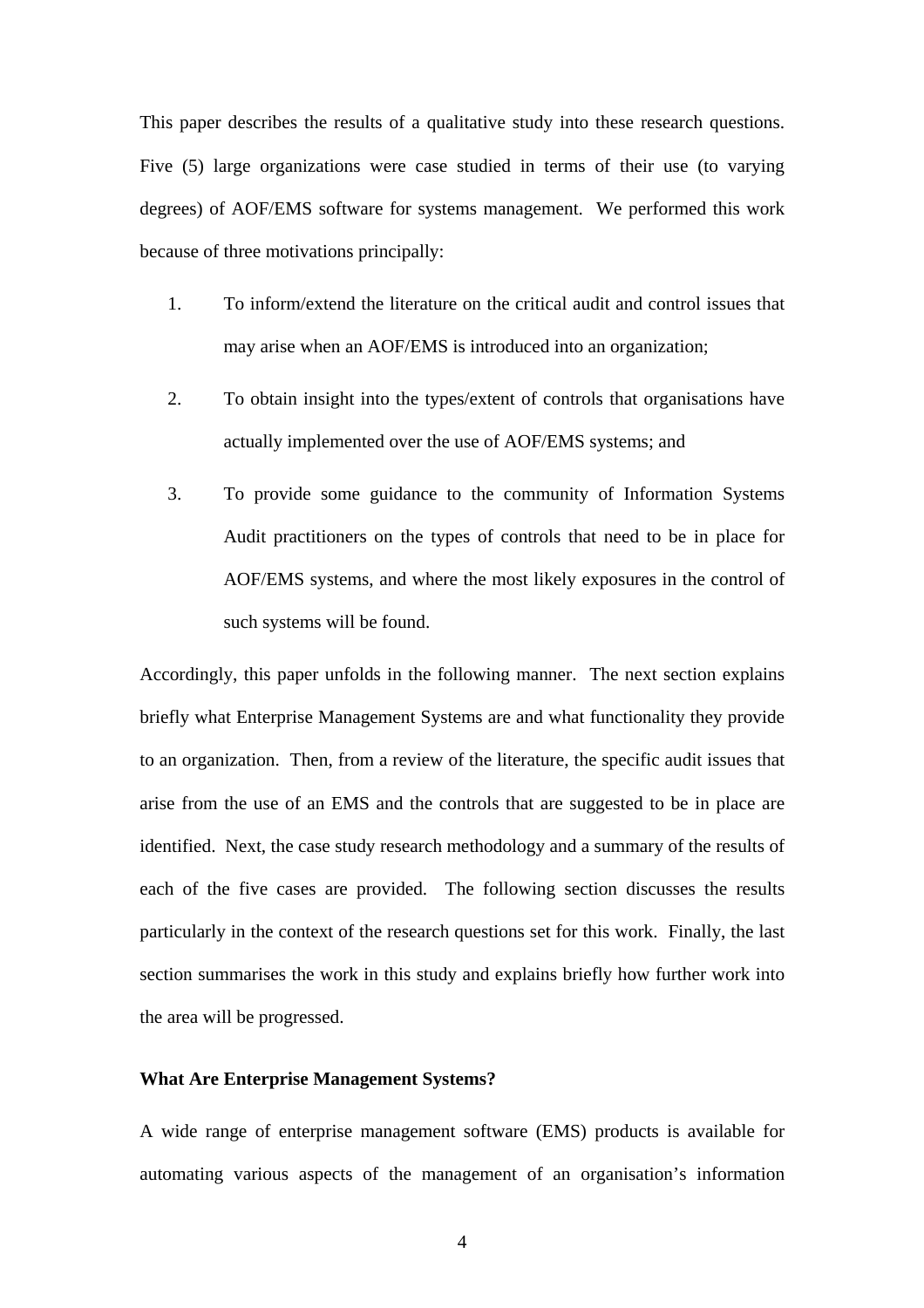systems. These products may be designed for the mainframe or client/server environments, and may represent solutions for specific tasks, *e.g.,* storage management, or provide "end-to-end" solutions incorporating the vendor's own specialised products and/or those of other vendors. Examples of specialised products are Legato Storage Manager, Axent Software's OmniGuard™ security management software and Seagate's Backup Exec<sup>™</sup> software management solution. Examples of end-to-end solutions are IBM's Tivoli Management Environment (TME) ® 10, Computer Associates' Unicenter TNG ®, Hewlett-Packard's OpenView ®, BMC's Patrol ®, Aprisma's (Cabletron's) Spectrum ®, Candle Corporation's MQ Series and BullSoft's EMS package (Ayers & Fentress , 2000).

Garvey (1999), Hagendorf-Follett (2001), Lais (2000a), Lais (2000b), Middlemiss (2000), Saunders (1999), Songini (2000), and Yasin (1999) explain that the key capabilities provided by EMS products include:

- Automatic detection of applications, databases and hardware environment, including desktops, network computers, hubs, routers and internet gateways.
- Graphical presentation of topology, business process views and floor plans.
- Standardised reporting including system performance metrics.
- Automating production setup, scheduling, execution and monitoring of processes.
- Job restart. Job restart systems can analyse why jobs terminate abnormally and automate restart and recovery processes.
- User notification system to provide an alert notification facility that notifies users of anomalous events.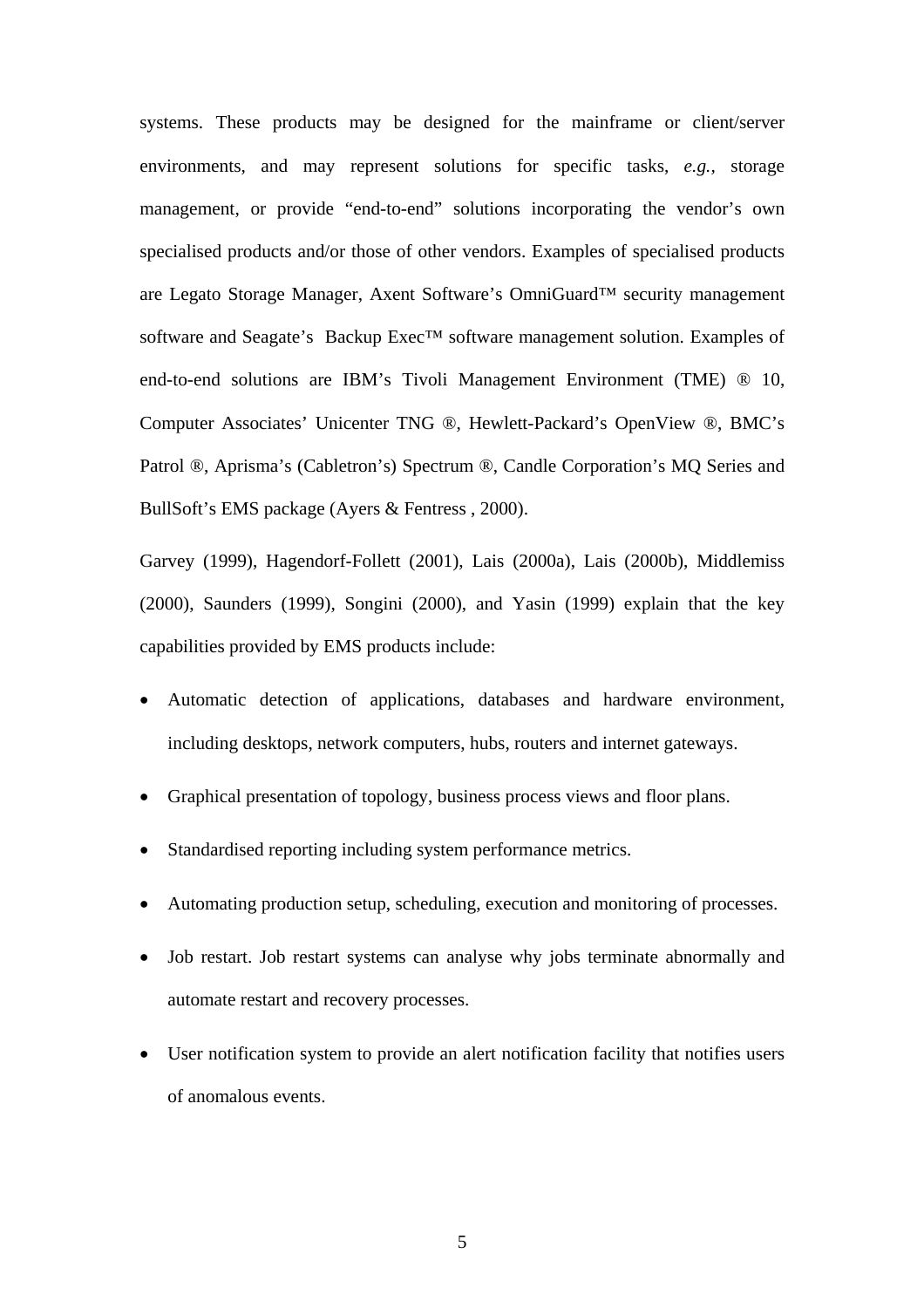- Active server-based virus scanning at the point of entry for e-mails and their attachments, and the monitoring of shared folders.
- EMS products can monitor a range of database availability issues, including backup server, table spaces, logs, locks, cache, file backup status and transaction queues.
- Operating system management that includes automatic discovery and continuous monitoring support for the operating system across a LAN or WAN, monitoring key components – CPU, memory, disks, network communications, processes, users, disk I/O, and queues.
- Application management that involves central monitoring and management of applications and services for peak performance and availability. Organisations spend millions of dollars on enterprise resource planning (ERP) systems like SAP R/3, services and infrastructure. An EMS product can utilise various components to monitor the ERP system, execute certain tasks in response to system alerts, and deploy the graphical user interface (*e.g.,* SAPGUI) to large numbers of desktops.
- Automated monitoring and management of internet services for UNIX and Windows NT.
- Job flow and workload management.
- Network management that includes event, fault, configuration, and performance management of networks. This service ensures the LANs run smoothly, with minimal network downtime. The EMS monitors and analyses WAN traffic, and manages interfaces between local and backbone networks.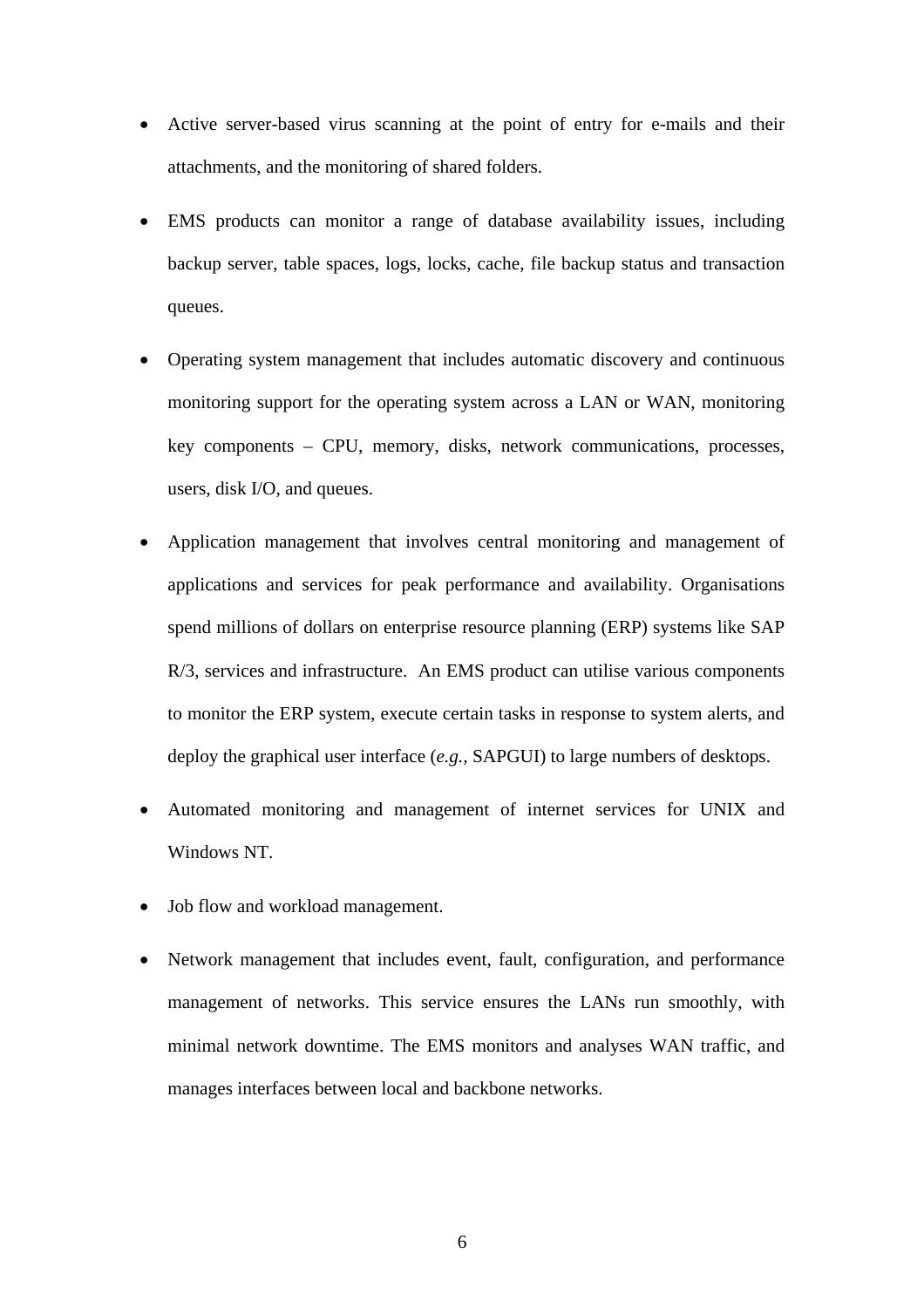- EMS products may provide comprehensive security management through authentication, access control, encryption, and audit trail analyses across multiple platforms.
- Storage management that includes backup, encryption, compression, version and time control, vaulting, and robotics; and
- Resource accounting and charging based on the tracking of usage of resources by user and cost centre, and determine charges.

Recent developments in EMS's incorporate predictive analysis modelling capabilities. For example, Computer Associates' Neugents ™ software used in Unicenter TNG monitor systems for unusual patterns and behaviour in real time and can analyse historical performance data to provide the ability to create a model of a system's patterns and predict future activity. BMC's Patrol ™ incorporates predictive analysis and capacity planning software for advanced modelling and analysis of changes in hardware, applications and transaction rates (see for example, Johnston, 2001, and Yasin, 2000).

# **Internal Control and IS Control.**

The internal control system and its structure for an organisation has been explained by many authors. For example, Arens *et al.* (1996, p. 329) explain that, "the system consists of many specific policies and procedures designed to provide management with reasonable assurance that the goals and objectives it believes important to the entity will be met." The system is operationalised by a set of organisation-specific internal controls or control procedures designed to address internal control objectives such as safeguarding assets; compliance with corporate policies and/or legal requirements; authorisation, validity, completeness, valuation, classification, timing,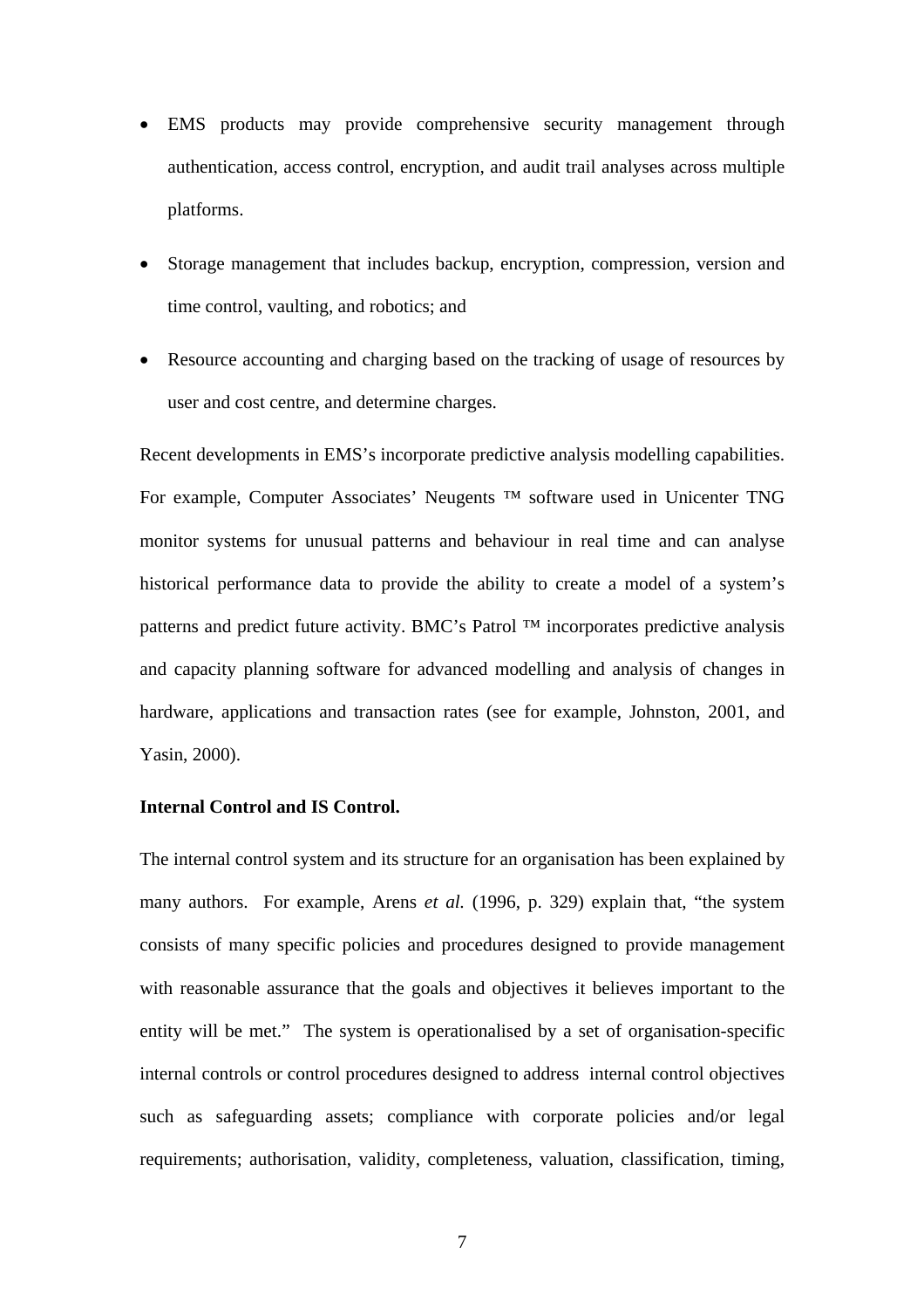and posting of transactions; and, efficiency and effectiveness of operations (Arens *et al.*, 1996; CISA Review Manual, 2004). When an information system is a prominent part of an organisation's internal control environment, Auditing Standard AUS 214 (.02) and its American equivalent, SAS 94 (20), clearly dictate that the auditor should consider how the IS environment affects the audit. Accordingly, the control objectives and control procedures have to be translated into IS-specific control objectives and procedures.

This task has been done comprehensively over the years by the auditing standard setters, academic, and practitioner literatures (see for example, AUS 412 (.14); AUS 402 (.19 (e)); SAS (19); Weber, 1999; Bae *et al.*, 2003; CISA Review Manual, 2004). In particular, Weber (1999) and the CISA Review Manual (2004) give good guidance on the IS control procedures required in an IS environment. They categorise them as general management controls and application specific controls. The general management controls include controls over general organization and management, access to data and programs, systems development methodologies and change control, data processing operations, systems programming and technical support, data processing quality assurance procedures, physical access, back-up, and recovery planning. The application specific controls look at controls over input, processing, output, network communications, and databases for each major application system.

In particular, in programmed environments, authors such as Weber (1999) and Bae *et al.* (2003) point out that the highly pertinent general controls are separation of duties, security over access to the source and object code versions of the programs and their parameters, development standards (*i.e.,* programs developed in an authorised manner), change control for the programs, back-up and recovery procedures.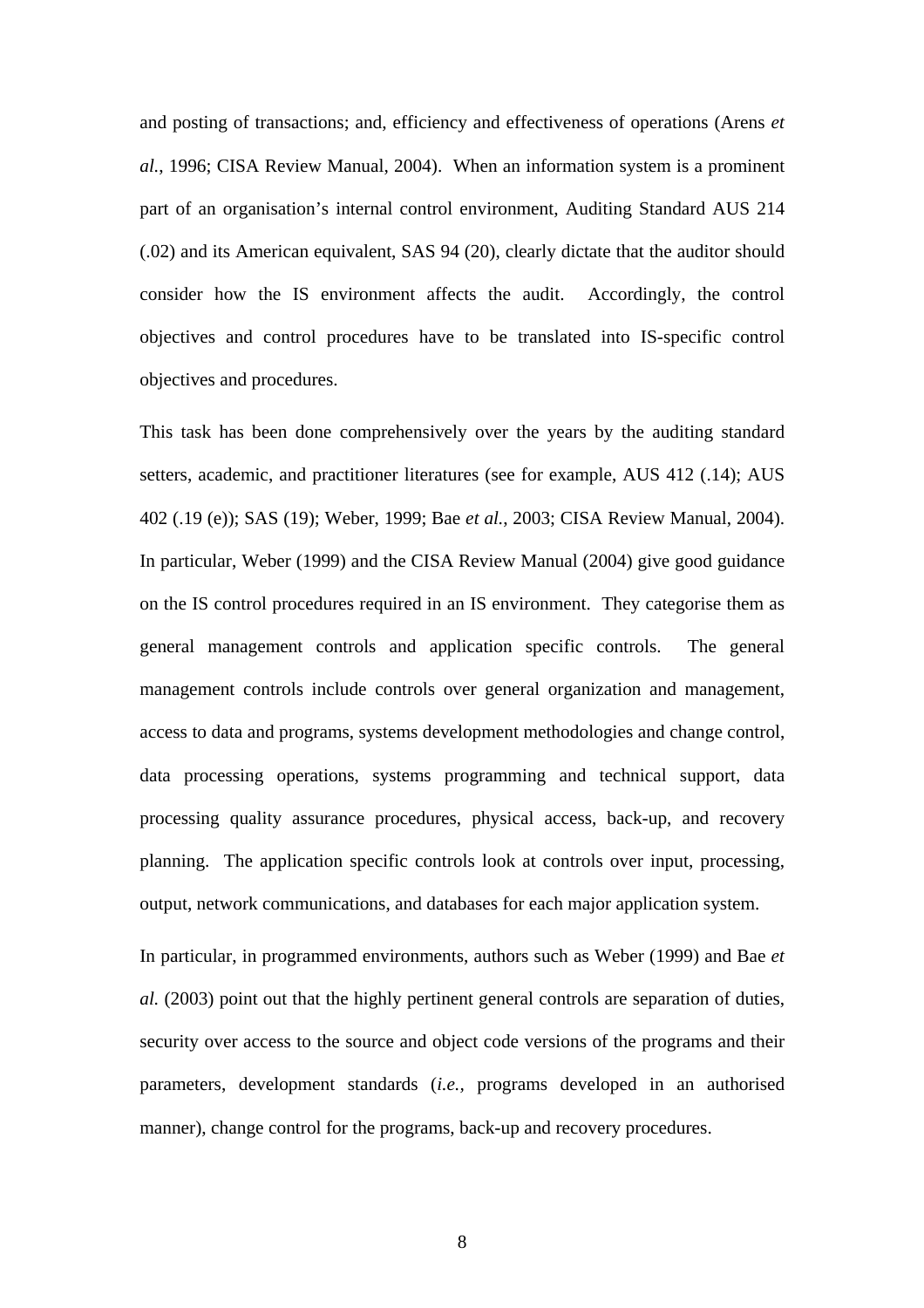#### **IS Audit and Control Issues Specific to EMS.**

To date, there does not appear to be any evidence on the general audit and control issues introduced by the use of the EMS/AOF systems in Australia.

Where the extent of human intervention by operators and local network administrators has been significantly minimised (or even eliminated) by EMS/AOF operations, the nature of the auditor's general control review of the operations area has necessarily changed dramatically. However, much of the training literature for auditors and information systems auditors still refers heavily to controls over human operators such as a review of operator manuals and instructions (see for example, CISA Review Technical Information Manual 2000, 2002, 2004). In effect though, by implementing EMS/AOF operations, organisations effectively are replacing predominantly humancontrolled environments with programmed environments as the EMS/AOF systems consist of hardware controlled by program scripts written using languages specific to the products. Accordingly, the control procedures specific to programmed environments, tailored to the characteristics of EMS/AOF systems, become more relevant.

Only little guidance, however, has been provided to auditors to date on the nature and extent of the controls needed over EMS/AOF operations. Weber (1999) and King (1990) provide a review of the controls thought to be needed in this area, at least according to the prescriptive academic IS audit literature. These researchers prescribe that the important audit issues that need to be investigated, clarified, and detailed are:

1. Authorisation of the design, implementation, and maintenance of EMS/AOF programs (procedures or parameters).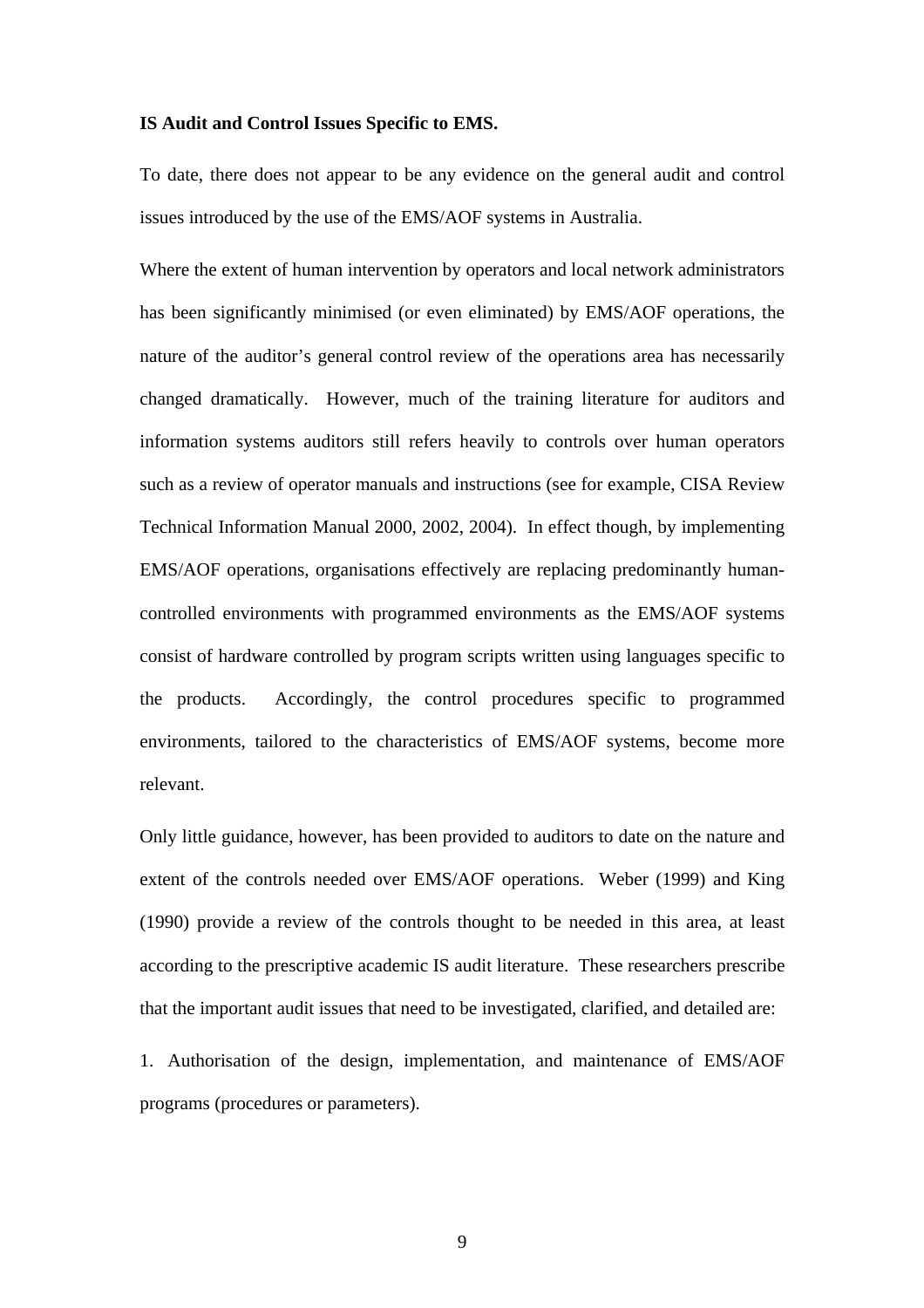2. Separation of duties between the people who write the EMS/AOF procedures and those people who install the procedures in the EMS/AOF hardware.

3. Storage of the EMS/AOF procedures and the security over that storage.

4. The extent to which the EMS/AOF procedures can interfere with the running of production application systems; for example, being able to suppress, not allow to be logged, or ignore application system error messages.

5. Documentation of EMS/AOF procedures.

6. Back-up and off-site storage of EMS/AOF programs, parameters.

7. Contingency plans for the failure of EMS/AOF hardware and/or software.

The Certified Information Systems Auditor (CISA) qualification offered by the Information Systems Audit and Control Association (ISACA) is the worldwide preeminent practice qualification for IS auditors. The Certified Information Systems Auditor (CISA) review manual (2004, p. 166) identifies briefly some concerns that arise in an automated systems management environment. "These include:

- 1. Remote access to a master console is often granted to stand-by operators for contingency purposes such as automated software failure. Therefore, communication access is opened to allow for very risky, high-power, console commands. Communication access security must be extensive. This would include using leased lines and dial-back capabilities.
- 2. Contingency plans must allow for the proper identification of a disaster in the unattended facility. In addition, the EMS/AOF controlling software or manual contingency procedures must be adequately documented and tested at the recovery site.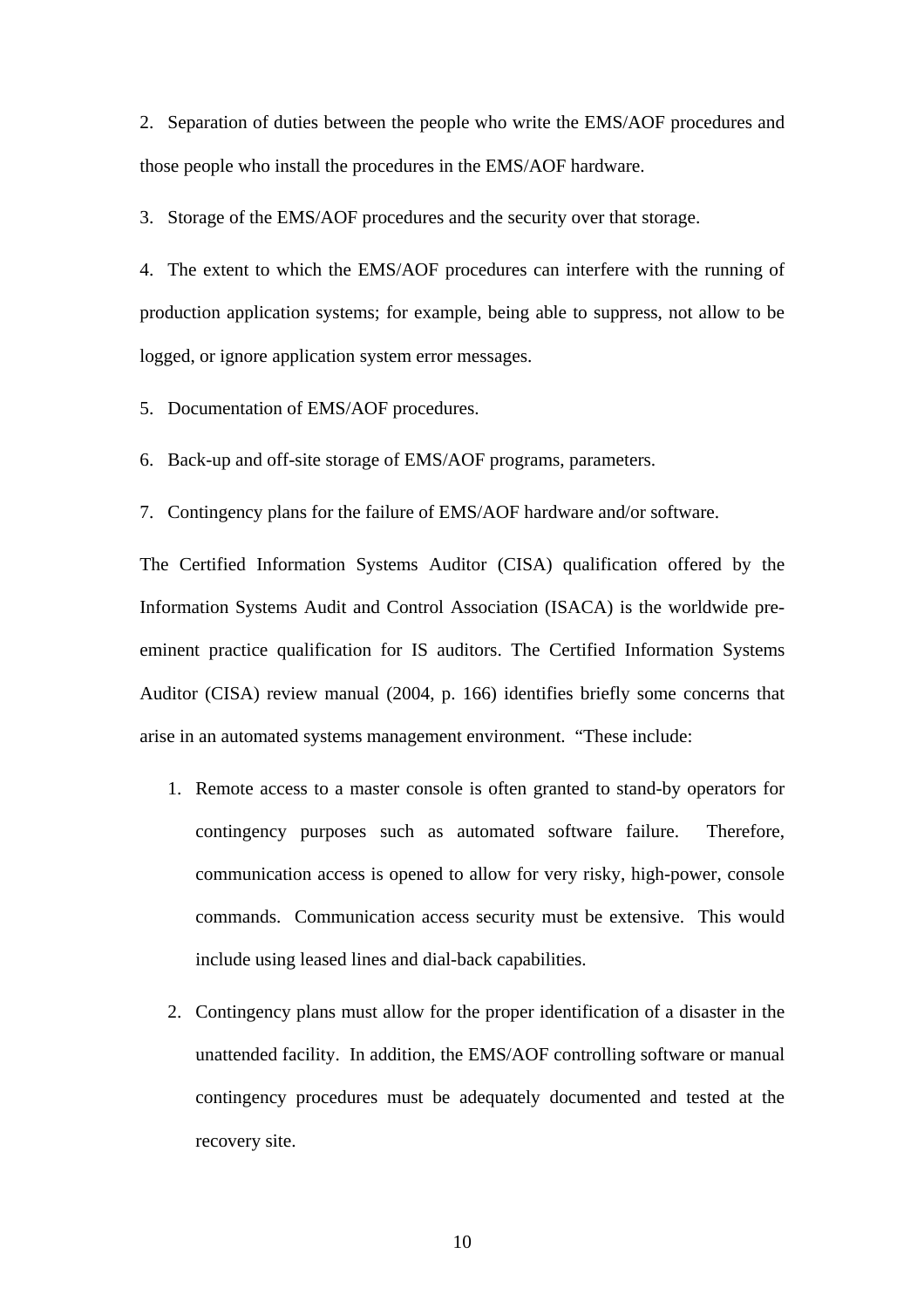- 3. The application of proper program change controls and access controls, because vital IS operations are performed by software systems. Also, tests of software should be performed on a periodic basis especially after changes or updates are applied.
- 4. Assurance that errors are not hidden by the software and that all errors result in operator/network administrator notification."

It is interesting to note that items 1-4 in the CISA list are essentially covered in the literature. However, the literature does not directly allude to the CISA audit issue 1. We believe that the empirical case studies will uncover other important audit and control issues surrounding EMS/AOF operations that have not been identified and documented in the literature as yet. The general control issues currently identified in the literature are shown in Figure 1.



**Figure 1. Control issues currently identified in literature.**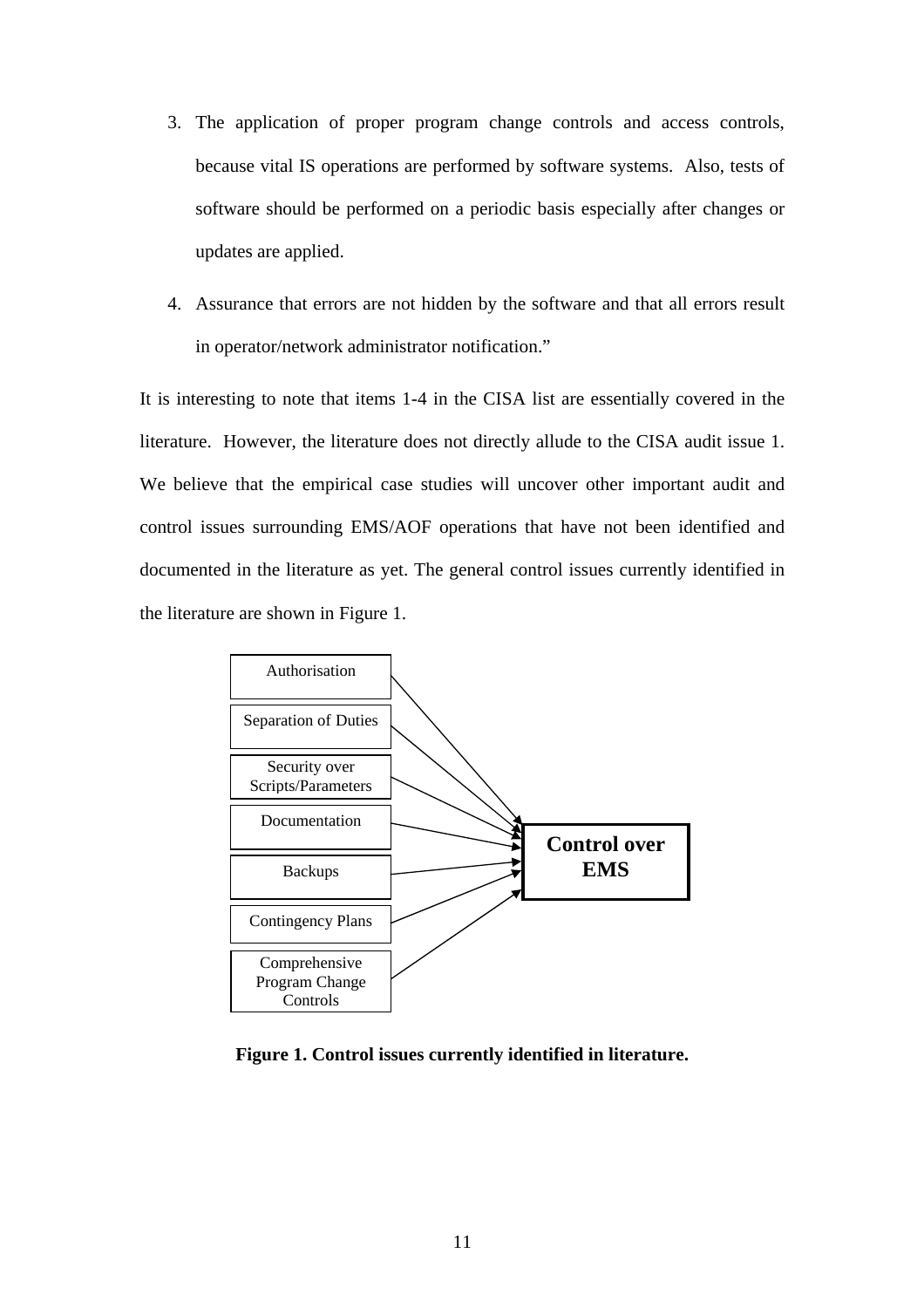#### **Case Studies**

As stated earlier, this study was performed to gain preliminary insight on the following research questions:

- 1. What functional capabilities of the EMS are being popularly utilised?
- 2. What critical audit issues arise when an organization uses an EMS?
- 3. What controls *are* currently exercised over the EMS?
- 4. Is there a critical (significant) difference between the audit issues and controls specified in the IS Audit literature and those used/needed in EMS environments in practice?

In order to obtain data to address these research questions, several large organisations that have implemented EMS/AOF were approached and five (5) of them agreed to participate in case studies. These case studies were conducted in late 2000/early 2001 to obtain in-depth knowledge of the issues associated with using EMS that is more readily obtained through an interview. Participants in case studies are more likely to provide information that would not be made available in response to a survey, and so they allow the researcher to obtain a richer understanding of the nature and complexity of the phenomena under investigation (Benbasat *et al.*, 1987; Yin , 1994).

#### **Research Instrument**

 $\overline{a}$ 

The case study/interview protocol used as the basis for the case study research was constructed on the basis of the issues identified in the academic and practice literatures<sup>1</sup>. The interviewees in the organisations consisted of those Information

 $<sup>1</sup>$  A copy of the request letter, consent form, and the protocol used by the interviewers can be obtained from the</sup> corresponding author on request.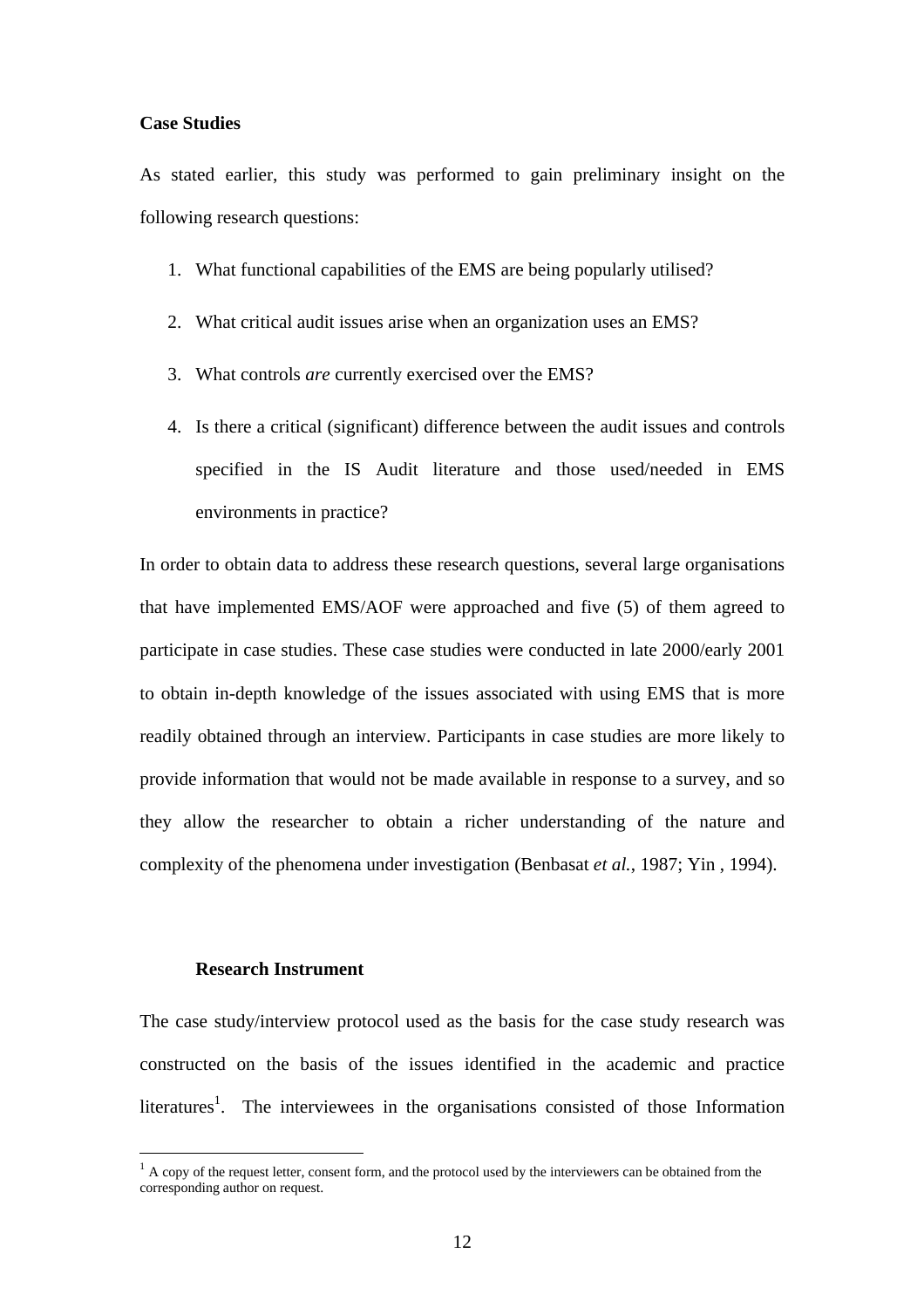Services staff who were directly involved in the installation, running, and maintenance of the EMS/AOF systems for the organisation. In order to ensure impartiality and completeness of the collection and analysis of data collected in this study, a methodology was adapted from Lillis (1999). The interview protocol was designed in order to minimise interviewer bias, which can significantly affect the results derived from the data. The prescriptive nature of the interview protocol ensured that each case was subjected to the same level of questioning. Additionally, the interview protocol, and the feedback sought prior to the implementation of the interviews, helped ensure that the interview protocol consisted of probing nondirective questions – further reducing the possibility of bias.

The protocol was pilot tested at the first case study site (Case Study A). The Case A participant (herein referred to as "Participant A") was provided with a copy of the protocol that would be used as the basis for the interview and to document the responses. Participant A was asked to provide feedback on the instrument instructions, clarity, etc. to reduce potential problems when used for the survey. Appropriate modifications on the instrument were made based on this feedback.

The protocol was structured with two main sections. Section A was intended to collect demographic data about the site to provide an understanding of the environment to be controlled using the EMS/AOF. The data to be collected included hardware make and model, major operating systems used, database products, types of local area networks, major application systems (*e.g.,* Oracle Financials, SAP R/3), numbers of workstations and on-line users, annual revenue, number of personnel, type of industry, private or public sector, and a copy of the organisation chart for the information systems group.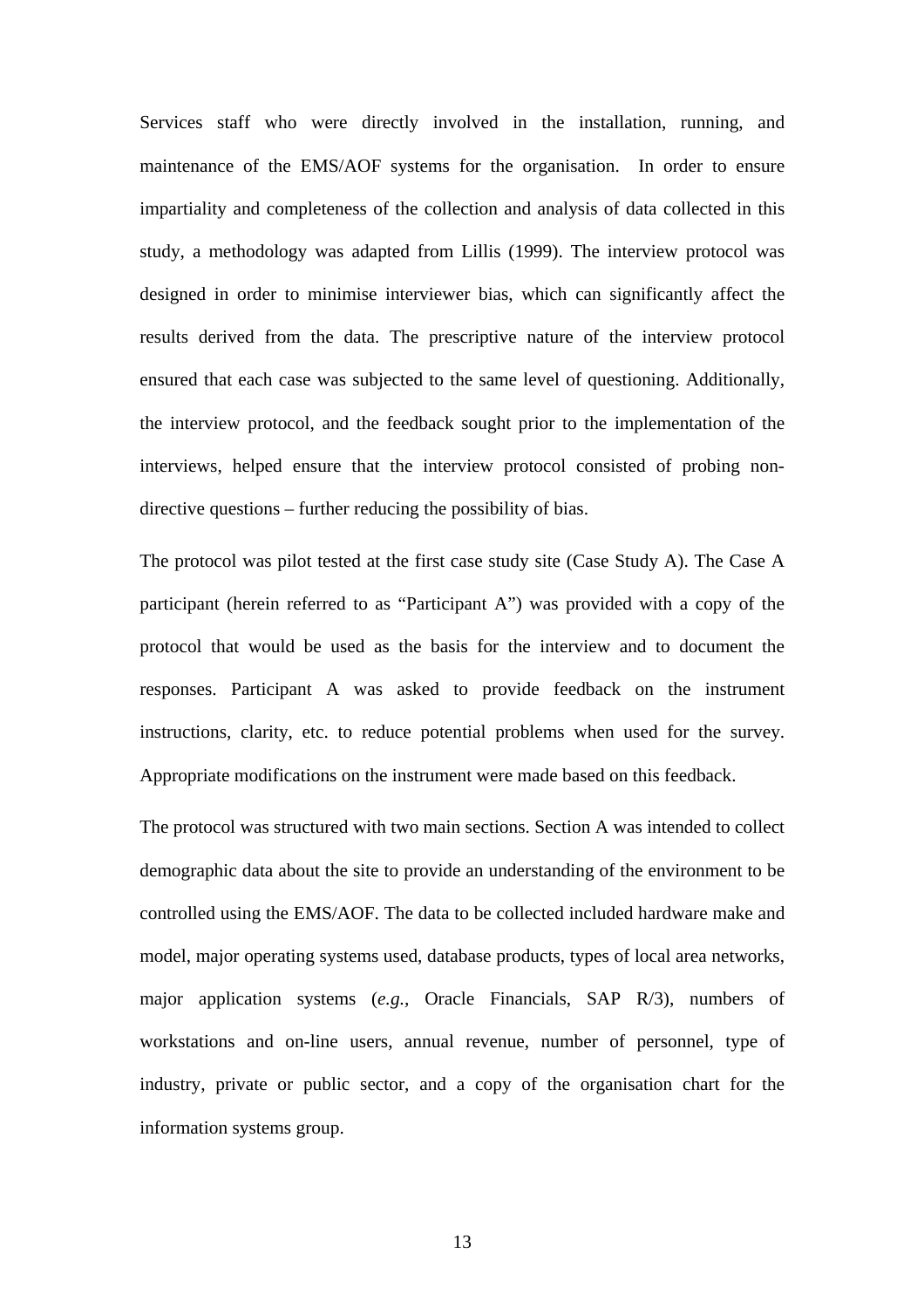Section B collected data on the EMS/AOF product(s) used and capabilities implemented by the organisation. The data to be collected included EMS/AOF product(s), major application systems controlled using the product(s), level of privilege afforded to the EMS/AOF (*e.g.,* a high level of privilege would allow the EMS/AOF to terminate application systems), capabilities implemented, responsibility for and control of input parameter settings and script languages, change controls implemented (*e.g.,* authorisation and testing of changes to scripts), backup and recovery procedures, and other control issues.

#### **Data Analysis**

The analysis of the interview transcript data utilised a combination of theory-testing and grounded theory methodologies. The interview protocol was defined with two purposes in mind. First, to confirm the extent to which the control issues that are identified in literature feature in organisations utilising EMS/AOF functionality. Second, to identify any additional control issues present in practice but not present in the current literature, *i.e.,* to derive new control issues from the data.

The interview transcript data was analysed by one researcher, without the use of data analysis packages, in phase one of the analysis. The transcripts were then codified and analysed by another researcher using the NUD.IST Vivo 2.0 package in phase two of the analysis. The researchers then met to discuss the results of the analysis. The approach was seen as a means of reducing any subjectivity that may be present in the analysis.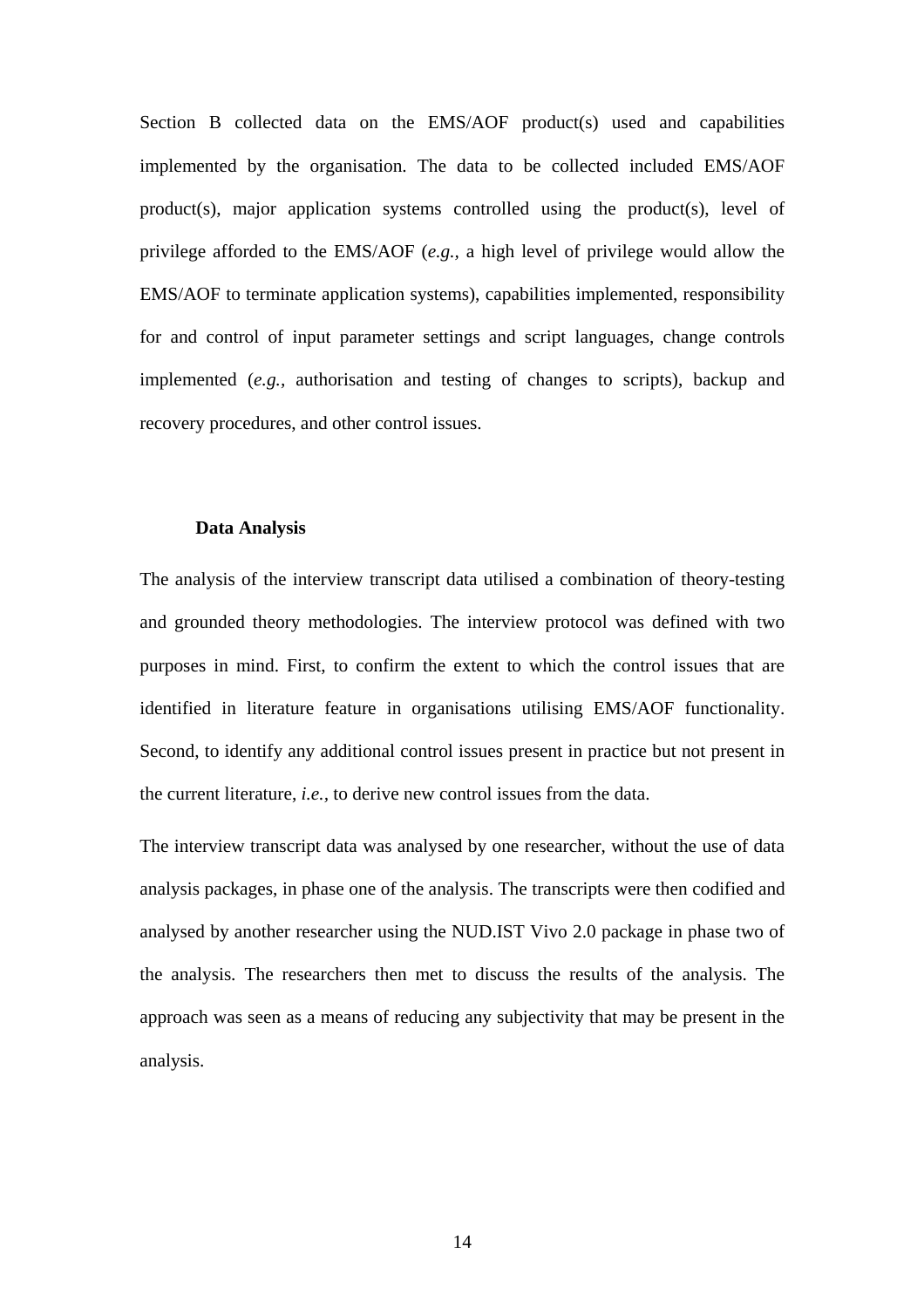#### **Phase One Case Study Results**

Five case studies were conducted involving large organisations known to have implemented EMS/AOF. These organisations (herein referred to as Cases  $A - E$ ) each employed at least 2000 personnel, with Case E having approximately 12000 personnel. Huge investments had been made by these organisations in their IT systems; however, they each had only one or two staff responsible for the operation of their EMS/AOF. The data gathered from each case study is summarised and discussed below<sup>2</sup>. The results presented immediately below summarise the phase one manual analysis of the transcript data. Each table of results is followed by a set of critical comments derived from the interview transcripts that give support to the relevant evaluations made in the table.

| Case A                         |                                       |                                  |  |
|--------------------------------|---------------------------------------|----------------------------------|--|
|                                | Hardware/software                     | Fujitsu with MSPLEX operating    |  |
|                                | environment:                          | system                           |  |
|                                | Database products:                    | SYMPHOWARE, AIM, MDB             |  |
| <b>Demographics</b>            | Major application systems:            | Rating and billing               |  |
|                                | Workstations:                         | 2001-3000                        |  |
|                                | Industry:                             | Local government utility         |  |
| <b>EMS/AOF Operations</b>      |                                       |                                  |  |
|                                | EMS/AOF products:                     | <b>Fujitsu AOF</b>               |  |
| <b>EMS Environment</b>         | <b>Batch applications controlled:</b> | Meter readings, billing, cash    |  |
|                                |                                       | receipts, credit control, backup |  |
|                                | On-line applications controlled:      | Rating, property, accounting     |  |
|                                | Level of privilege:                   | Very high                        |  |
|                                |                                       | Automatic detection, production  |  |
| <b>Level of privilege</b>      |                                       | monitoring, user notification,   |  |
| and utilised                   | Capabilities used:                    | database management, operating   |  |
| capabilities                   |                                       | system management, application   |  |
|                                |                                       | management, job flow and         |  |
|                                |                                       | workload management, network     |  |
|                                |                                       | management, storage management   |  |
| <b>Authorisation</b>           | Standards applied to scripts          | No                               |  |
| Separation of<br><b>Duties</b> | Who maintains input                   | Systems support                  |  |
|                                | parameters:                           |                                  |  |
|                                | Who maintains scripts:                | Systems support, operations      |  |
|                                |                                       | support, job schedulers          |  |
| <b>Security over</b>           | Access control for parameters:        | RACF, ACF2 security software     |  |

<sup>&</sup>lt;sup>2</sup> A copy of the typed transcripts of the five case study/interviews can be obtained from the corresponding author on request.

 $\overline{a}$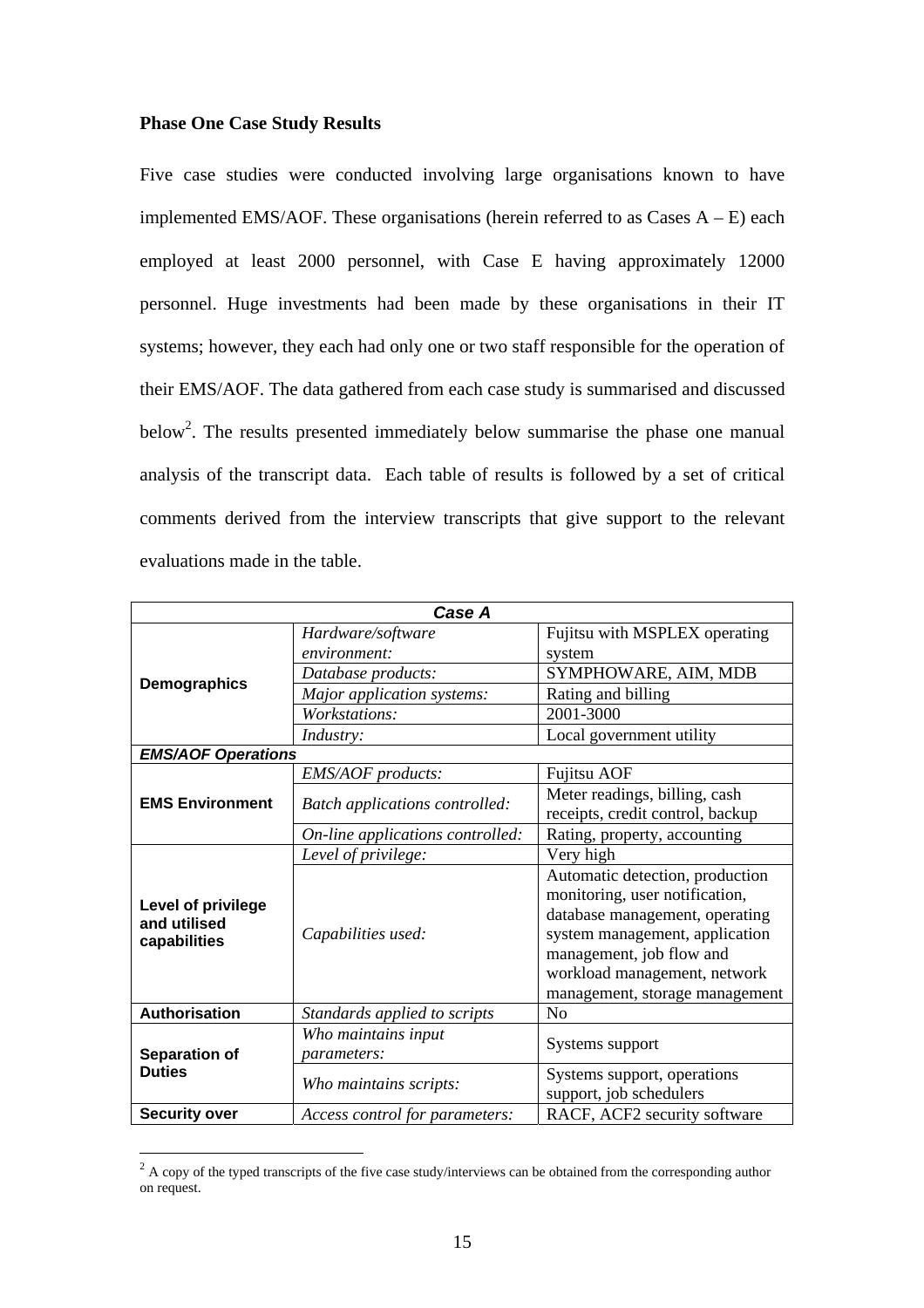| <b>Scripts/Parameters</b>                                 | Access control for scripts:               | Operating system or third party<br>security software                                                                                         |  |
|-----------------------------------------------------------|-------------------------------------------|----------------------------------------------------------------------------------------------------------------------------------------------|--|
|                                                           | Scripts documented:                       | N <sub>0</sub>                                                                                                                               |  |
| <b>Documentation</b>                                      | <b>Recovery Procedures</b><br>documented: | Adequate                                                                                                                                     |  |
| <b>Backups</b>                                            | Backup for scripts:                       | With regular system backup                                                                                                                   |  |
| <b>Contingency Plans</b>                                  | Recovery procedures:                      | With system recovery procedures                                                                                                              |  |
|                                                           | Testing of recovery procedures:           | N <sub>o</sub>                                                                                                                               |  |
| Comprehensive<br><b>Program Change</b><br><b>Controls</b> | Change controls:                          | Changes made in production<br>environment using GEM change<br>management software.<br>Independent review of changes<br>with limited testing. |  |

Security over the input parameters and scripts was strong with the use of third–party security packages to control access to the libraries that held these critical components. The AOF product controls a range of applications in the production environment. Accordingly, there is no development environment in which to perform changes and testing. AOF operates at a very high level of privilege. In addition to monitoring the systems and providing alerts, AOF can perform automated functions that may include executing programs and terminating application systems. Accordingly, there is a risk that scripts may malfunction and cause various impacts including loss of data integrity. Few staff members have the expertise to manage this product properly. There is also the potential for maliciousness by staff.

| Case B                    |                                       |                                      |  |
|---------------------------|---------------------------------------|--------------------------------------|--|
|                           | Hardware/software                     | Compaq Alpha with UNIX and           |  |
|                           | environment:                          | VMS operating system                 |  |
|                           | Database products:                    | <b>ORACLE</b>                        |  |
| <b>Demographics</b>       |                                       | <b>ORACLE Financials, CONCEPT</b>    |  |
|                           | Major application systems:            | Payroll                              |  |
|                           | <i>Workstations:</i>                  | >4000                                |  |
|                           | <i>Industry:</i>                      | Tertiary institution                 |  |
| <b>EMS/AOF Operations</b> |                                       |                                      |  |
| <b>EMS Environment</b>    | <b>EMS/AOF</b> products:              | <b>BMC Patrol, Networker, Legato</b> |  |
|                           |                                       | Storage Manager, SMS                 |  |
|                           | <b>Batch applications controlled:</b> | Payroll                              |  |
|                           | On-line applications controlled:      | Finance, personnel                   |  |
| Level of privilege        | Level of privilege:                   | Very high                            |  |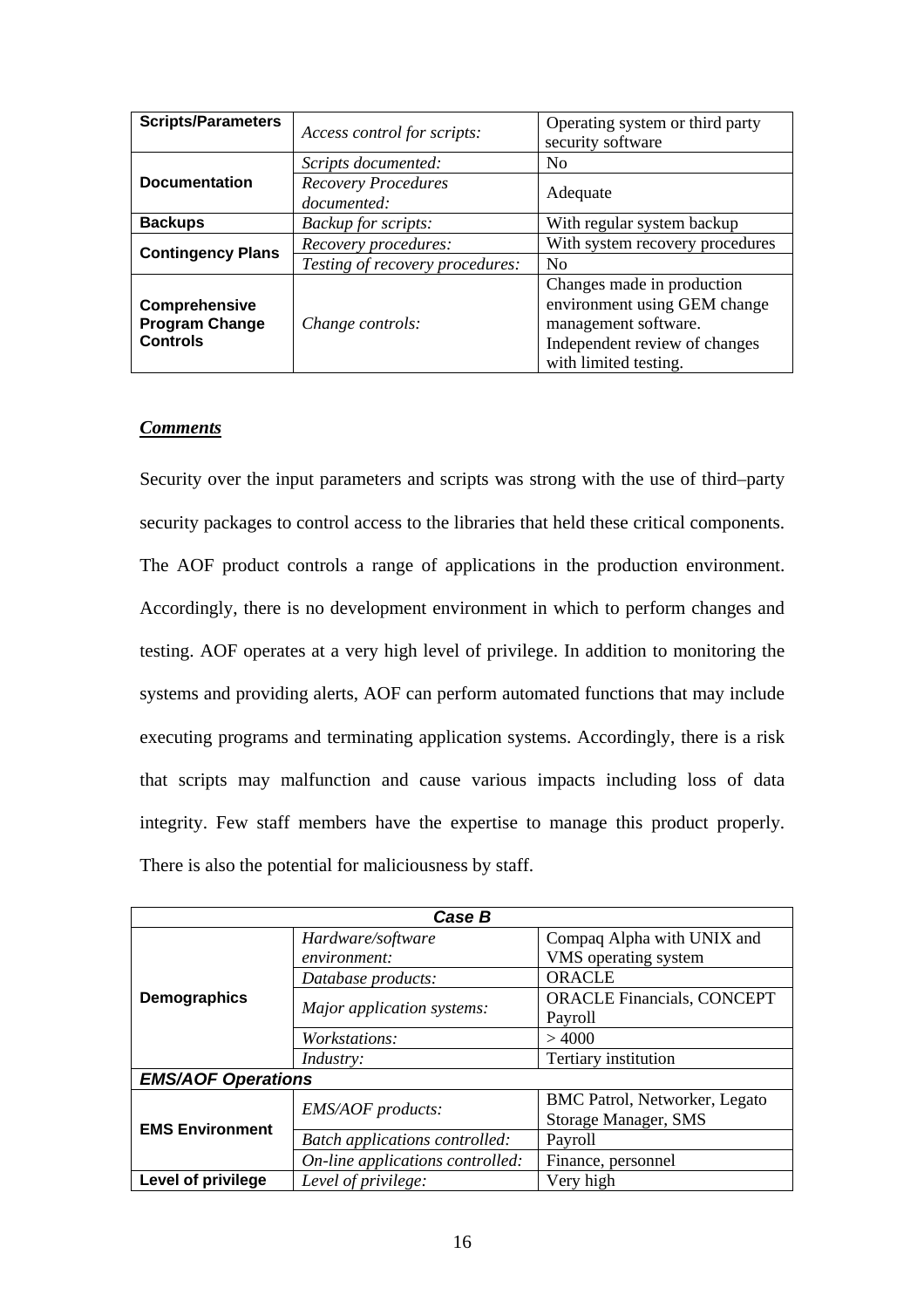| and utilised<br>capabilities                              |                                           | Automatic detection, graphical<br>presentation, standardised                |  |
|-----------------------------------------------------------|-------------------------------------------|-----------------------------------------------------------------------------|--|
|                                                           | Capabilities used:                        | reporting, user notification,                                               |  |
|                                                           |                                           | database management, operating<br>system management, internet<br>monitoring |  |
| Authorisation                                             | Standards applied to scripts              | No                                                                          |  |
| Separation of<br><b>Duties</b>                            | Who maintains input<br><i>parameters:</i> | Systems specialist                                                          |  |
|                                                           | Who maintains scripts:                    | Systems specialist                                                          |  |
|                                                           | Access control for parameters:            | Operating system                                                            |  |
| <b>Security over</b><br><b>Scripts/Parameters</b>         | Access control for scripts:               | Operating system or third party<br>security software                        |  |
|                                                           | Scripts documented:                       | N <sub>o</sub>                                                              |  |
| <b>Documentation</b>                                      | <b>Recovery Procedures</b><br>documented: | No                                                                          |  |
| <b>Backups</b>                                            | <b>Backup for scripts:</b>                | With regular system backup                                                  |  |
| <b>Contingency Plans</b>                                  | Recovery procedures:                      | With system recovery procedures                                             |  |
|                                                           | Testing of recovery procedures:           | Yes                                                                         |  |
| Comprehensive<br><b>Program Change</b><br><b>Controls</b> | Change controls:                          | None                                                                        |  |

This organization is at an early stage in implementing BMC Patrol, but it intends using this product to control all application systems. Strong security over the input parameters and scripts is maintained by the file permission settings of the operating system. Change controls are non-existent however. Accordingly, there is no development environment in which to perform changes and testing. This product operates at a very high level of privilege and can perform automated functions that may include executing programs and terminating application systems. Accordingly, there is a risk that scripts may malfunction and cause various impacts including loss of data integrity. Few staff members have the expertise to manage this product properly. Additional control issues raised by staff include remote control of workstations by systems personnel and "piggybacking" on user ORACLE Financials sessions via the Software Management System (SMS).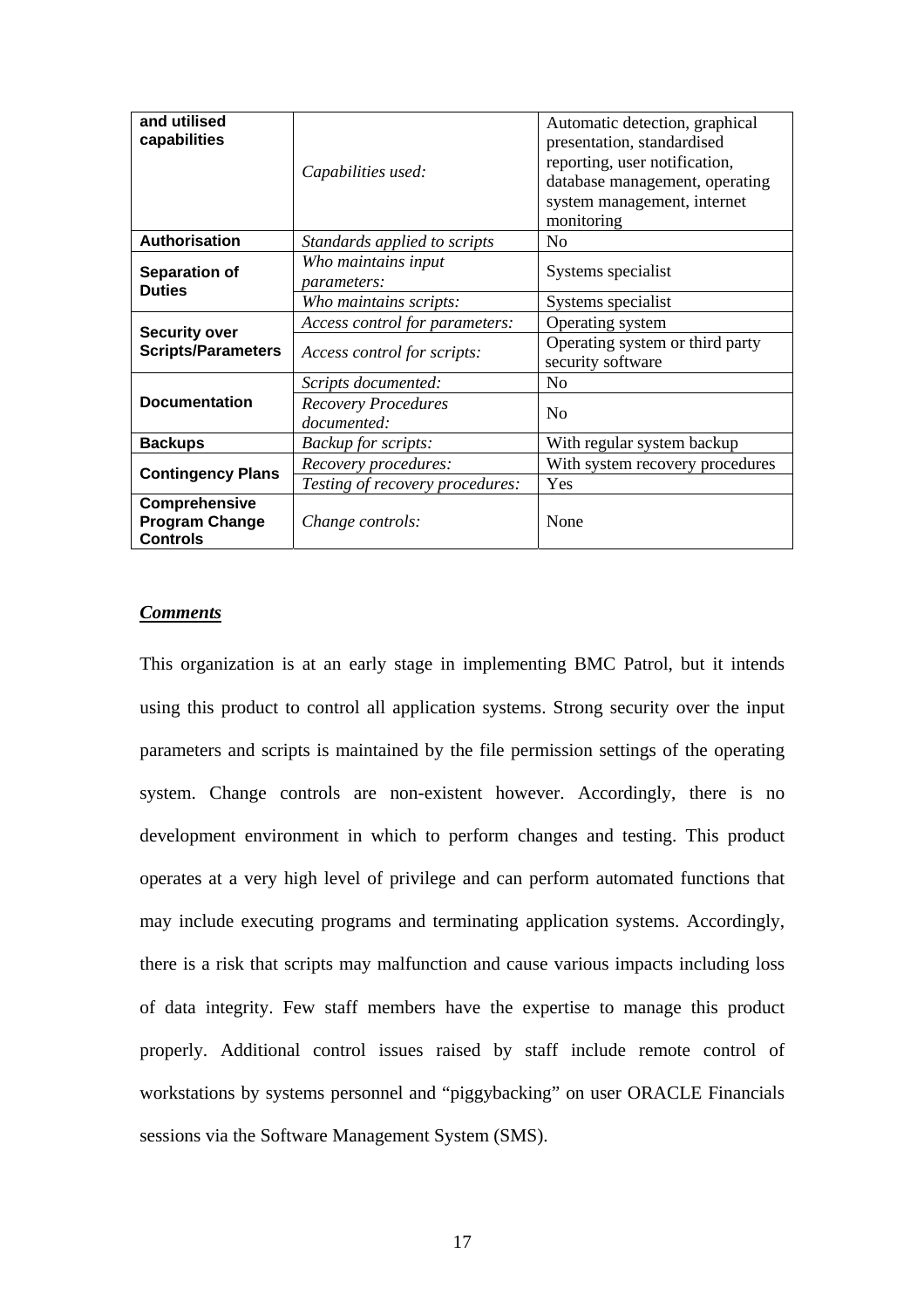| Case C                                                    |                                           |                                                                                                        |  |  |
|-----------------------------------------------------------|-------------------------------------------|--------------------------------------------------------------------------------------------------------|--|--|
|                                                           | Hardware/software<br>environment:         | HP with HP UX operating system                                                                         |  |  |
|                                                           | Database products:                        | <b>ORACLE</b>                                                                                          |  |  |
| Demographics                                              | Major application systems:                | Inhouse applications, HR,<br>Network Facilities Management,<br><b>Roster Status</b>                    |  |  |
|                                                           | Workstations:                             | 2001-3000                                                                                              |  |  |
|                                                           | Industry:                                 | Energy utility                                                                                         |  |  |
| <b>EMS/AOF Operations</b>                                 |                                           |                                                                                                        |  |  |
|                                                           | <b>EMS/AOF</b> products:                  | <b>BMC</b> Patrol                                                                                      |  |  |
| <b>EMS Environment</b>                                    | <b>Batch applications controlled:</b>     | Nil                                                                                                    |  |  |
|                                                           | On-line applications controlled:          | All applications, including<br>database operations                                                     |  |  |
| Level of privilege<br>and utilised<br>capabilities        | Level of privilege:                       | Only monitoring                                                                                        |  |  |
|                                                           | Capabilities used:                        | Automatic detection, standardised<br>reporting,<br>database management, operating<br>system management |  |  |
| <b>Authorisation</b>                                      | Standards applied to scripts              | No                                                                                                     |  |  |
| Separation of<br><b>Duties</b>                            | Who maintains input<br>parameters:        | Database administrator                                                                                 |  |  |
|                                                           | Who maintains scripts:                    | Database administrator                                                                                 |  |  |
| <b>Security over</b>                                      | Access control for parameters:            | Operating system                                                                                       |  |  |
| <b>Scripts/Parameters</b>                                 | Access control for scripts:               | Operating system                                                                                       |  |  |
| <b>Documentation</b>                                      | Scripts documented:                       | No                                                                                                     |  |  |
|                                                           | <b>Recovery Procedures</b><br>documented: | N <sub>o</sub>                                                                                         |  |  |
| <b>Backups</b>                                            | Backup for scripts:                       | With regular system backup                                                                             |  |  |
| <b>Contingency Plans</b>                                  | Recovery procedures:                      | None                                                                                                   |  |  |
|                                                           | Testing of recovery procedures:           | N <sub>o</sub>                                                                                         |  |  |
| Comprehensive<br><b>Program Change</b><br><b>Controls</b> | Change controls:                          | None                                                                                                   |  |  |

This organization suffers from a lack of management commitment to implementing BMC Patrol. Hewlett Packard (HP) provides standard scripts. Strong security over the input parameters and scripts is maintained by the file permission settings of the operating system. Change controls are non-existent. Accordingly, there is no development environment in which to perform changes and testing. This product can operate at a very high level of privilege, but is currently used only for monitoring. Despite this, the risk remains that scripts may malfunction and cause various impacts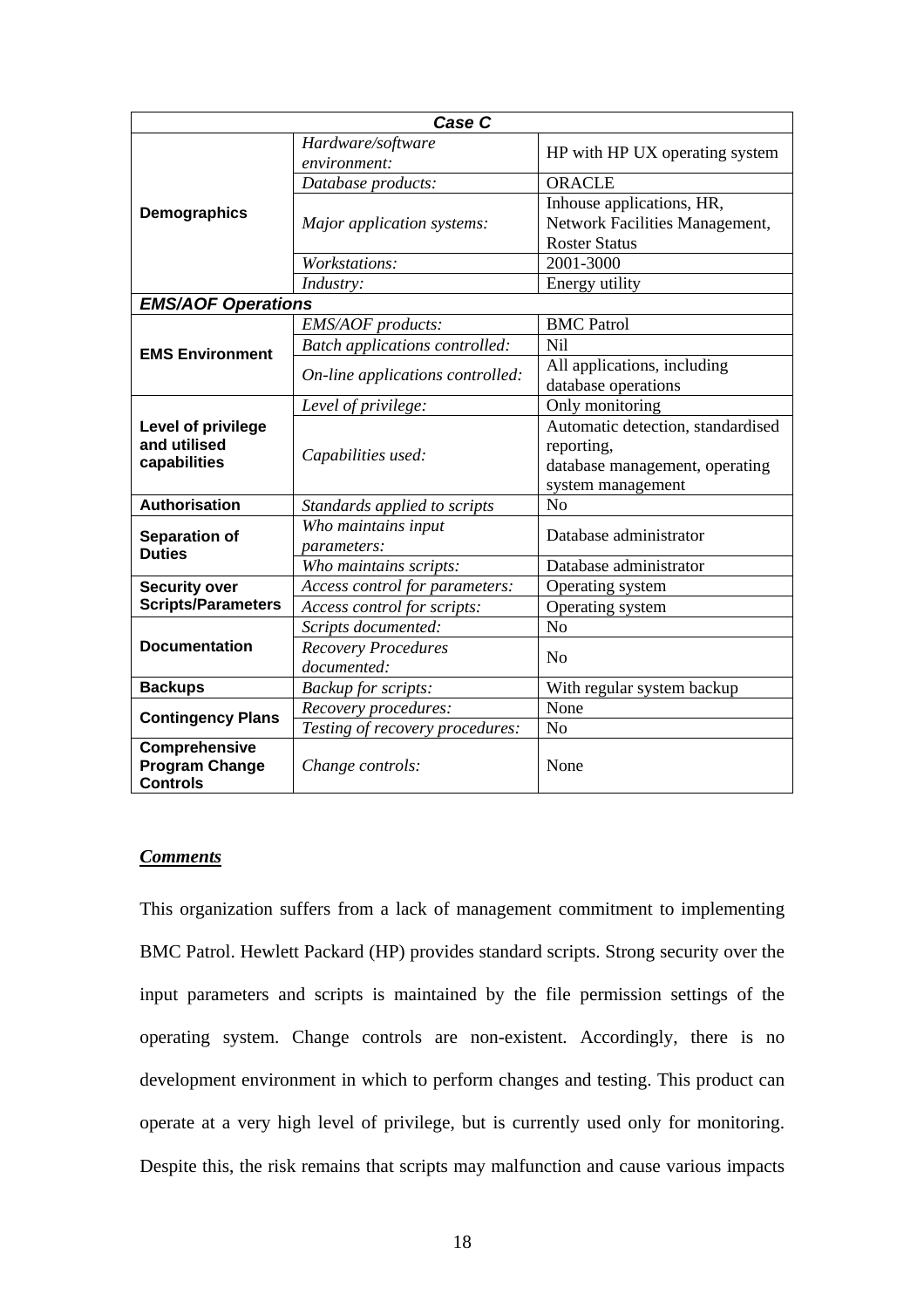including loss of data integrity. Few staff members have the expertise to manage this product properly.

| Case D                                                    |                                           |                                                                                                                                                                                                                                                                 |  |  |
|-----------------------------------------------------------|-------------------------------------------|-----------------------------------------------------------------------------------------------------------------------------------------------------------------------------------------------------------------------------------------------------------------|--|--|
|                                                           | Hardware/software<br>environment:         | Sun, Alpha, Compaq, HP with<br>Sun OS, UNIX and HP UX<br>operating systems                                                                                                                                                                                      |  |  |
| Demographics                                              | Database products:                        | <b>ORACLE</b>                                                                                                                                                                                                                                                   |  |  |
|                                                           | Major application systems:                | <b>ORACLE</b> Financials                                                                                                                                                                                                                                        |  |  |
|                                                           | Workstations:                             | >4000                                                                                                                                                                                                                                                           |  |  |
|                                                           | Industry:                                 | Local government                                                                                                                                                                                                                                                |  |  |
| <b>EMS/AOF Operations</b>                                 |                                           |                                                                                                                                                                                                                                                                 |  |  |
| <b>EMS Environment</b>                                    | EMS/AOF products:                         | CA Uni-Center, BMC Patrol,<br>Control M, Datametrics,<br>ViewPoint                                                                                                                                                                                              |  |  |
|                                                           | <b>Batch applications controlled:</b>     | Revenue                                                                                                                                                                                                                                                         |  |  |
|                                                           | On-line applications controlled:          | <b>ORACLE</b>                                                                                                                                                                                                                                                   |  |  |
|                                                           | Level of privilege:                       | Only monitoring                                                                                                                                                                                                                                                 |  |  |
| Level of privilege<br>and utilised<br>capabilities        | Capabilities used:                        | Automatic detection, graphical<br>presentation, standardised<br>reporting, production monitoring,<br>user notification, database<br>management, operating system<br>management, internet monitoring,<br>job flow and workload<br>management, storage management |  |  |
| <b>Authorisation</b>                                      | Standards applied to scripts              | No                                                                                                                                                                                                                                                              |  |  |
| Separation of                                             | Who maintains input<br>parameters:        | Desktop support, operations<br>manager                                                                                                                                                                                                                          |  |  |
| <b>Duties</b>                                             | Who maintains scripts:                    | Desktop support, operations<br>manager                                                                                                                                                                                                                          |  |  |
| <b>Security over</b>                                      | Access control for parameters:            | Operating system                                                                                                                                                                                                                                                |  |  |
| <b>Scripts/Parameters</b>                                 | Access control for scripts:               | Database management system                                                                                                                                                                                                                                      |  |  |
| <b>Documentation</b>                                      | Scripts documented:                       | Yes                                                                                                                                                                                                                                                             |  |  |
|                                                           | <b>Recovery Procedures</b><br>documented: | N <sub>0</sub>                                                                                                                                                                                                                                                  |  |  |
| <b>Backups</b>                                            | Backup for scripts:                       | Separate backup                                                                                                                                                                                                                                                 |  |  |
| <b>Contingency Plans</b>                                  | Recovery procedures:                      | Separate recovery                                                                                                                                                                                                                                               |  |  |
|                                                           | Testing of recovery procedures:           | N <sub>o</sub>                                                                                                                                                                                                                                                  |  |  |
| Comprehensive<br><b>Program Change</b><br><b>Controls</b> | Change controls:                          | Authorisation, separate<br>development environment, unit<br>testing, some changes in<br>production                                                                                                                                                              |  |  |

# *Comments*

Strong security over the input parameters is maintained by the file permission settings of the operating system while security over the scripts is maintained through the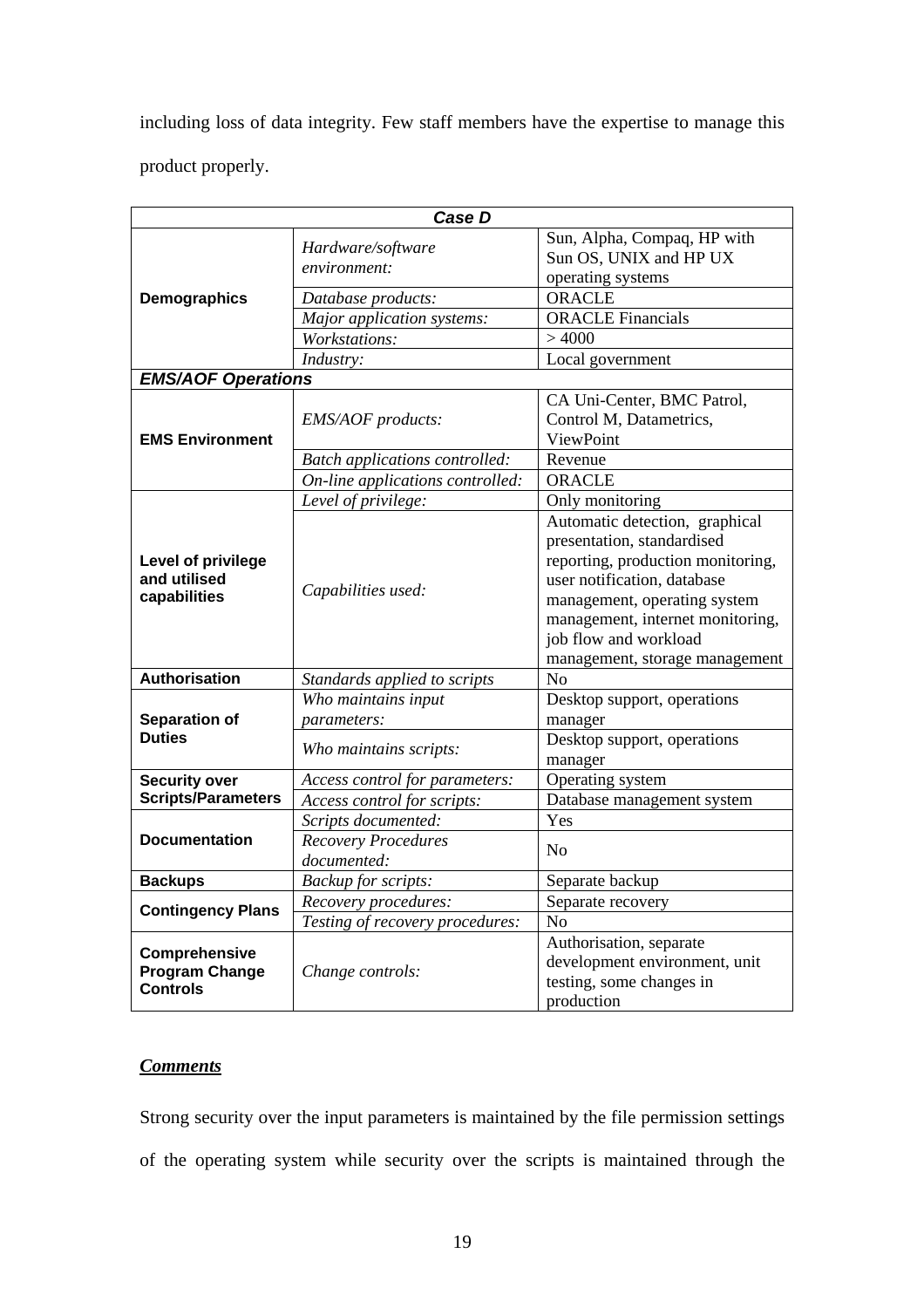access controls of the database management system. Separate development, testing, and production libraries are maintained for the maintenance of the EMS/AOF scripts. Accordingly, change controls are deemed to be adequate. These products are currently used only for monitoring applications.

| Case E                                                    |                                           |                                                              |  |  |
|-----------------------------------------------------------|-------------------------------------------|--------------------------------------------------------------|--|--|
|                                                           | Hardware/software                         | Fujitsu, HP with BME and HP UX                               |  |  |
|                                                           | environment:                              | operating systems                                            |  |  |
| <b>Demographics</b>                                       | Database products:                        | <b>INGRIS</b>                                                |  |  |
|                                                           | Major application systems:                | <b>POLARIS</b>                                               |  |  |
|                                                           | Workstations:                             | >4000                                                        |  |  |
|                                                           | Industry:                                 | State government                                             |  |  |
| <b>EMS/AOF Operations</b>                                 |                                           |                                                              |  |  |
| <b>EMS Environment</b>                                    | EMS/AOF products:                         | Vigilant, HP Operations<br>ITO.<br>Centre, Maestro, Helmsman |  |  |
|                                                           | <b>Batch applications controlled:</b>     | None                                                         |  |  |
|                                                           | On-line applications controlled:          | POLARIS, property, weapons                                   |  |  |
|                                                           | Level of privilege:                       | Only monitoring                                              |  |  |
|                                                           |                                           | Automatic detection, graphical                               |  |  |
|                                                           |                                           | presentation, production                                     |  |  |
| Level of privilege<br>and utilised<br>capabilities        |                                           | monitoring, database                                         |  |  |
|                                                           | Capabilities used:                        | management, operating system                                 |  |  |
|                                                           |                                           | management, job flow and                                     |  |  |
|                                                           |                                           | workload management, network                                 |  |  |
|                                                           |                                           | management                                                   |  |  |
| <b>Authorisation</b>                                      | Standards applied to scripts              | No                                                           |  |  |
| Separation of<br><b>Duties</b>                            | Who maintains input<br><i>parameters:</i> | Systems administration                                       |  |  |
|                                                           | Who maintains scripts:                    | Systems administration                                       |  |  |
| <b>Security over</b>                                      | Access control for parameters:            | Operating system                                             |  |  |
| <b>Scripts/Parameters</b>                                 | Access control for scripts:               | Operating system                                             |  |  |
| <b>Documentation</b>                                      | Scripts documented:                       | N <sub>o</sub>                                               |  |  |
|                                                           | <b>Recovery Procedures</b>                | Yes                                                          |  |  |
|                                                           | documented:                               |                                                              |  |  |
| <b>Backups</b>                                            | <b>Backup</b> for scripts:                | With regular system backup                                   |  |  |
| <b>Contingency Plans</b>                                  | Recovery procedures:                      | None                                                         |  |  |
|                                                           | Testing of recovery procedures:           | No                                                           |  |  |
| Comprehensive<br><b>Program Change</b><br><b>Controls</b> |                                           | Authorisation, separate                                      |  |  |
|                                                           |                                           | development environment, unit                                |  |  |
|                                                           | Change controls:                          | testing, some changes in                                     |  |  |
|                                                           |                                           | production, independent testing,                             |  |  |
|                                                           |                                           | some documentation                                           |  |  |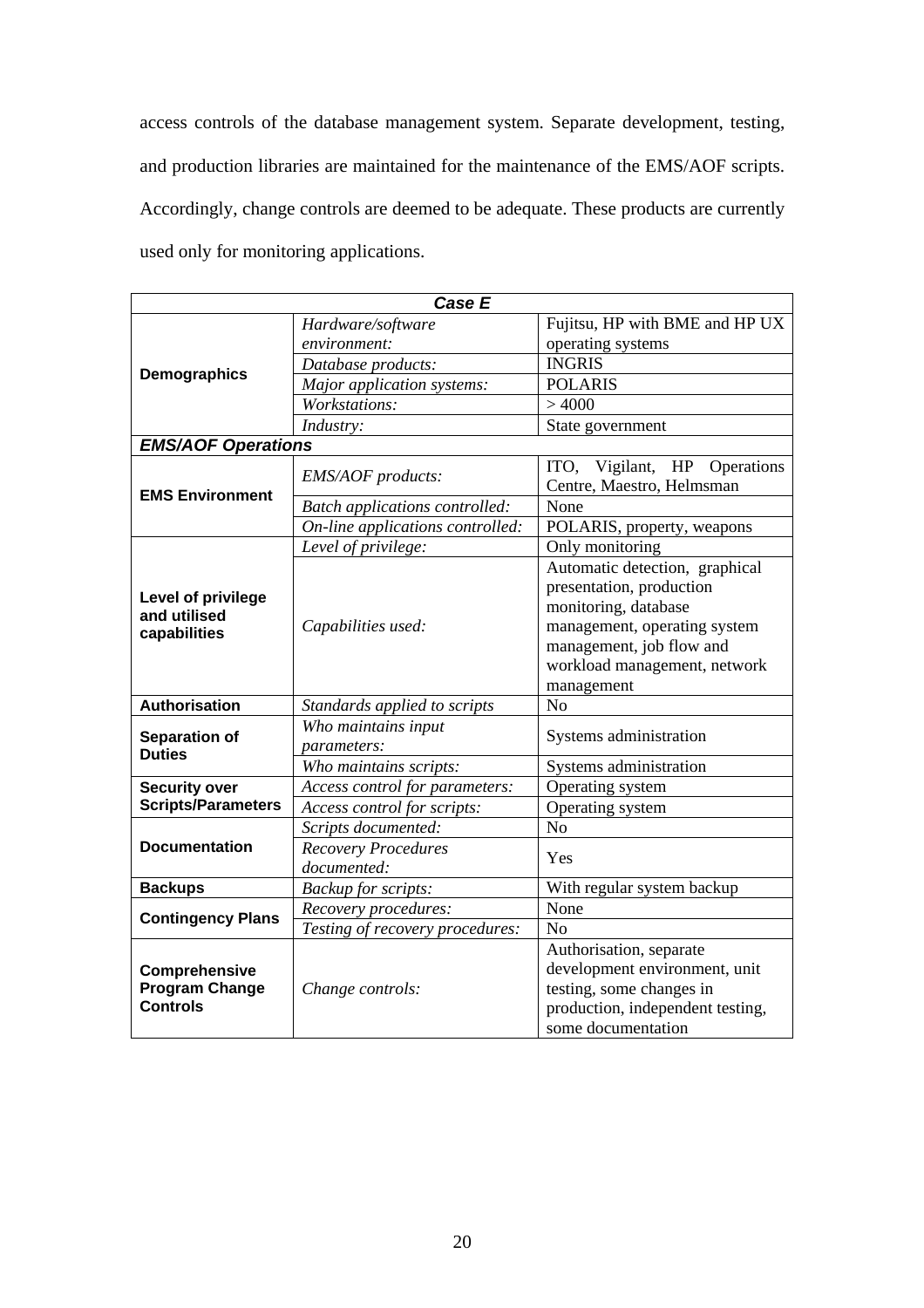Strong security over the input parameters and scripts is maintained by the file permission settings of the operating system. Change controls exist but they could be improved by not allowing changes to be made directly to "production" scripts. There is no disaster management plan for IT. These products are currently used only for monitoring applications. Without full testing, malfunctions could occur resulting in lost data integrity.

#### **Phase Two Analysis Results**

The case study interview transcripts were coded and analysed using NUD.IST Vivo 2.0 software for textual data analysis. The NVivo package has been long regarded as one of the leading qualitative data analysis packages (Lewis 1998). The package was chosen for its powerful data codification and data searching capabilities.

Raw interview transcripts were coded with the use of NVivo, associating transcript sentences with nodes. In order to reduce bias in the analysis of the data, the hierarchical coding structure was designed based on the semi-structured interview questions. Any additional nodes in the hierarchy that did not correspond to the initial coding structure were added as additional issues emerging from the interview data.

| Issue                        |                        | Number of cases (out of<br>five possible) in which the<br>issue was raised |
|------------------------------|------------------------|----------------------------------------------------------------------------|
| Level of privilege           | Level of Privilege     |                                                                            |
| and utilised<br>capabilities | High                   |                                                                            |
|                              | Monitoring Only        |                                                                            |
|                              | Utilised capability    |                                                                            |
|                              | Automatic detection    |                                                                            |
|                              | Graphical presentation | 3                                                                          |
|                              | Standardised reporting |                                                                            |

The results of the NVivo analysis are presented in Table 1.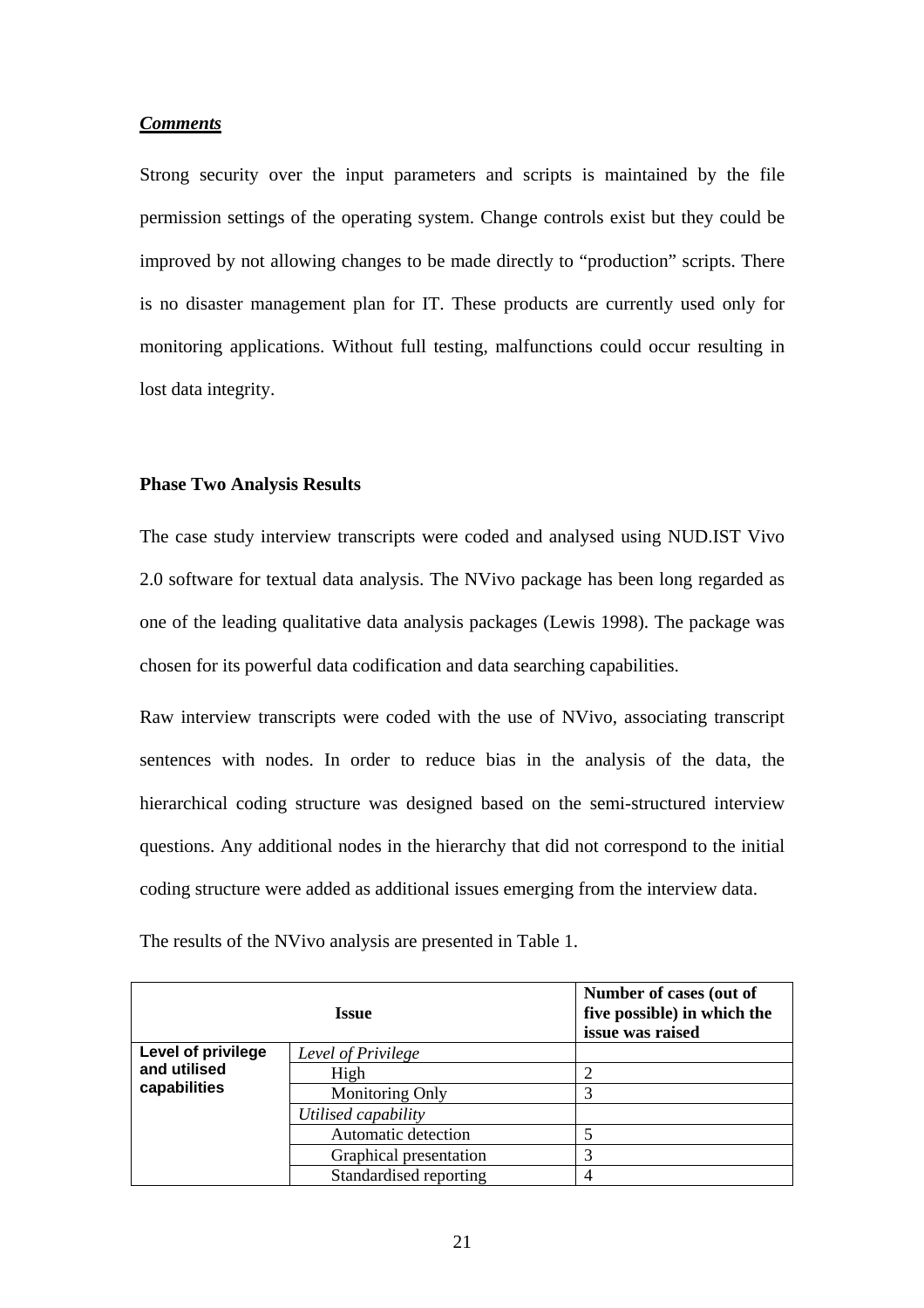|                                                           | Production monitoring                 | $\overline{2}$ |
|-----------------------------------------------------------|---------------------------------------|----------------|
|                                                           | Standardised text editor              | $\theta$       |
|                                                           | Job restart                           | $\theta$       |
|                                                           | User notification system              | 3              |
|                                                           | Virus scanning                        | $\overline{0}$ |
|                                                           | Database management                   | 5              |
|                                                           | Operating system management           | 5              |
|                                                           | Application management                |                |
|                                                           | Internet monitoring                   | $\overline{2}$ |
|                                                           | Job flow and workload                 | $\overline{2}$ |
|                                                           | management                            |                |
|                                                           | Network management                    | 1              |
|                                                           | Security management                   | $\theta$       |
|                                                           | Storage management                    | $\overline{2}$ |
|                                                           | Output management                     | $\overline{0}$ |
|                                                           | Resource accounting and charging      | $\mathbf{0}$   |
| <b>Authorisation</b>                                      | Standards applied to scripts          | $\theta$       |
|                                                           | Access control for scripts            |                |
|                                                           | <b>Operating System</b>               | 3              |
|                                                           | Third party security software         | 1              |
| <b>Security over</b>                                      | Database Management System            | 1              |
| <b>Scripts/Parameters</b>                                 | <b>Access control for parameters</b>  |                |
|                                                           | <b>Operating System</b>               | $\overline{4}$ |
|                                                           | Third party security software         |                |
|                                                           | Scripts documented                    | 1              |
| <b>Documentation</b>                                      | <b>Recovery Procedures documented</b> | $\overline{2}$ |
|                                                           | Who maintains input parameters:       |                |
|                                                           | <b>Systems Administrator</b>          | $\overline{2}$ |
|                                                           | Database Administrator                | 1              |
|                                                           | <b>Systems Specialist</b>             | 1              |
| Separation of                                             | <b>Operational Support</b>            | $\overline{2}$ |
| <b>Duties</b>                                             | Who maintains scripts:                |                |
|                                                           | <b>Systems Administrator</b>          | $\overline{2}$ |
|                                                           | Database Administrator                | 1              |
|                                                           | <b>Systems Specialist</b>             | 1              |
|                                                           | <b>Operational Support</b>            |                |
|                                                           | Change controls                       |                |
|                                                           | Authorisation                         | $\overline{2}$ |
|                                                           | Separate development                  | $\overline{2}$ |
| Comprehensive<br><b>Program Change</b><br><b>Controls</b> | environment                           |                |
|                                                           | Unit testing                          | $\overline{2}$ |
|                                                           | Independent testing                   | $\mathbf{1}$   |
|                                                           | Updating script documentation         | 1              |
|                                                           | Controlled release to production      | 1              |
|                                                           | <b>Backup procedures</b>              |                |
|                                                           | Regular system backups                | $\overline{4}$ |
| <b>Backups</b>                                            | Separate backups                      | 1              |
|                                                           | Documented                            | $\overline{2}$ |
|                                                           | Recovery procedures                   |                |
|                                                           | System recovery procedures            | 2              |
| <b>Contingency Plans</b>                                  | Separate recovery procedures          | $\mathbf{1}$   |
|                                                           | None                                  | $\overline{2}$ |
|                                                           | Tested periodically                   | 1              |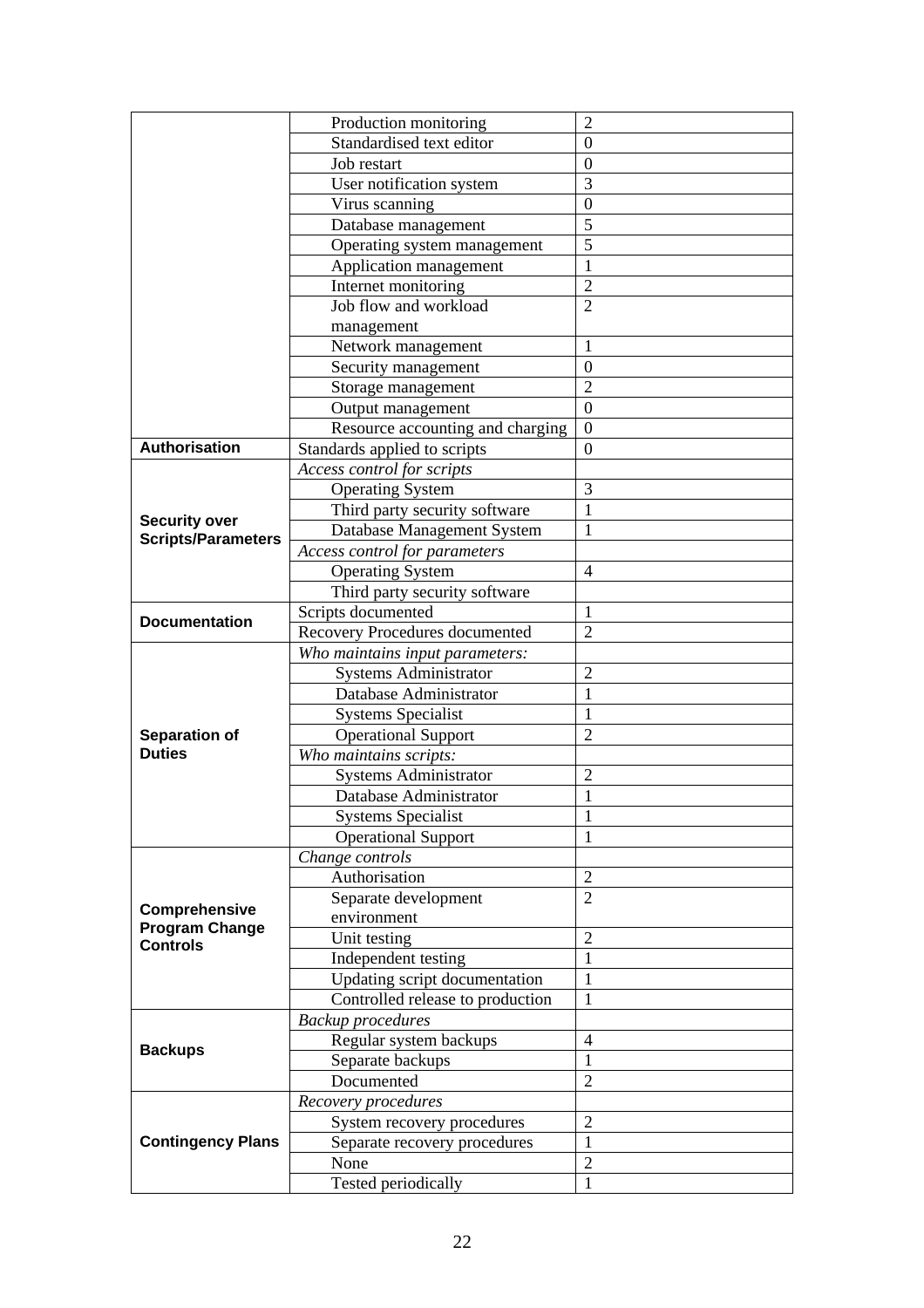| Table 1. Summary of Nvivo case analysis. |
|------------------------------------------|
|------------------------------------------|

The results from phase one and phase two analyses of the case studies can be summarised as follows.

- There appears to be a strong priority on security over the input parameters and scripts. These components are maintained by a handful of persons with the required expertise.
- However, there is a lack of backup in terms of human resources.
- Change controls range from existing and operating properly, to existing and not operating properly, to non-existent. Change controls that exist but do not operate properly are characterised by many changes being performed in "production" without adequate testing and documentation.
- A separate development environment may not be maintained in many instances.
- In addition to monitoring the systems and providing alerts, these products can perform automated functions that may include executing programs and terminating application systems. Accordingly, there is a risk that scripts may malfunction and cause various impacts including loss of data integrity.
- This software needs to operate at such a high level of privilege with regard to the Operating System that, in some circumstances, it may pre-empt the execution of critical production systems and, effectively, cripple the entire production environment. In such circumstances, the entire system may need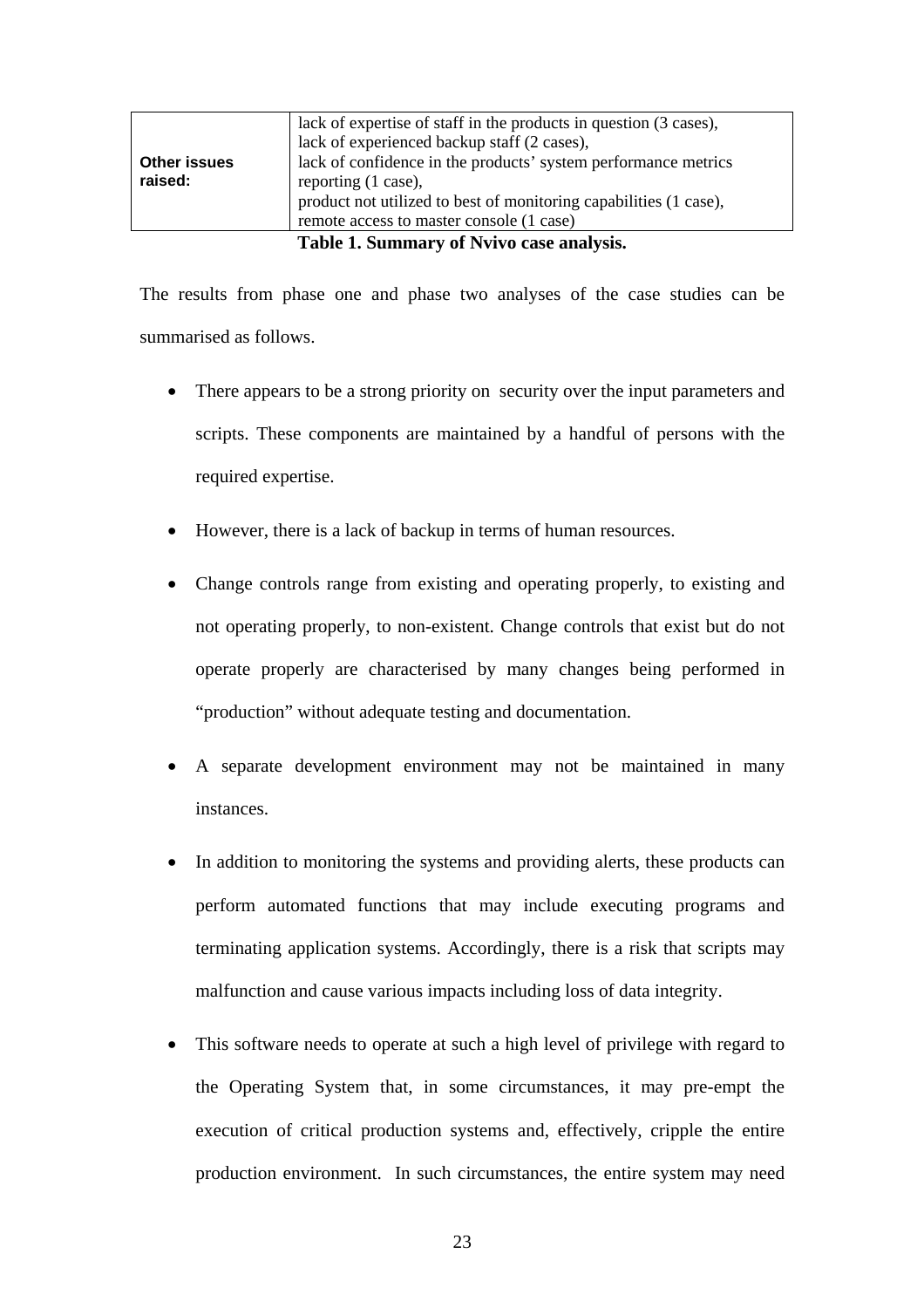to be re-started. Accordingly, recovery procedures and, in extreme situations of prolonged outage, disaster recovery procedures become critical.

It is interesting to review these results in light of the audit issues prescribed by the academic and practice literatures earlier. Table 2 summarises the results in light of these issues.

| <b>Audit Issue</b>                                            | <b>Mentioned in</b><br>Cases <sup>*</sup> | <b>Addressed</b><br><b>Adequately</b><br>(On average across<br>the 5 cases)** |
|---------------------------------------------------------------|-------------------------------------------|-------------------------------------------------------------------------------|
| 1. Authorisation of design,<br>implementation and maintenance |                                           |                                                                               |
| 1.1. Authorisation                                            | Y                                         | L                                                                             |
| 1.2. Standards                                                | $\mathbf N$                               |                                                                               |
| 1.3. Ongoing monitoring &<br>maintenance of scripts           | Y                                         | H                                                                             |
| 2. Separation of Duties                                       | Y                                         | L                                                                             |
| 3. Security over parameters/scripts                           | Y                                         | H                                                                             |
| 3.1 Security over scripts                                     | Y                                         | H                                                                             |
| 3.2 Security over parameters                                  | Y                                         | H                                                                             |
| 3.3 Control over remote access to<br>master console           | Y                                         | L                                                                             |
| <b>4. Documentation</b>                                       | Y                                         | L                                                                             |
| 5. Backups                                                    | Y                                         | H                                                                             |
| <b>6. Contingency plans</b>                                   |                                           |                                                                               |
| <b>6.1 Recovery Procedures</b>                                | Y                                         | M                                                                             |
| 6.2 Off site copies                                           | N                                         |                                                                               |
| 7. Proper program change control                              |                                           |                                                                               |
| 7.1 Change controls                                           | Y                                         | L                                                                             |
| 7.2 Errors not hidden by software                             | N                                         |                                                                               |
| Other audit issues identified in cases.                       |                                           |                                                                               |
| 9. Level of privilege of software<br>operation                | Y                                         | L                                                                             |
| 10. Adequate level of expertise in                            | Y                                         | M                                                                             |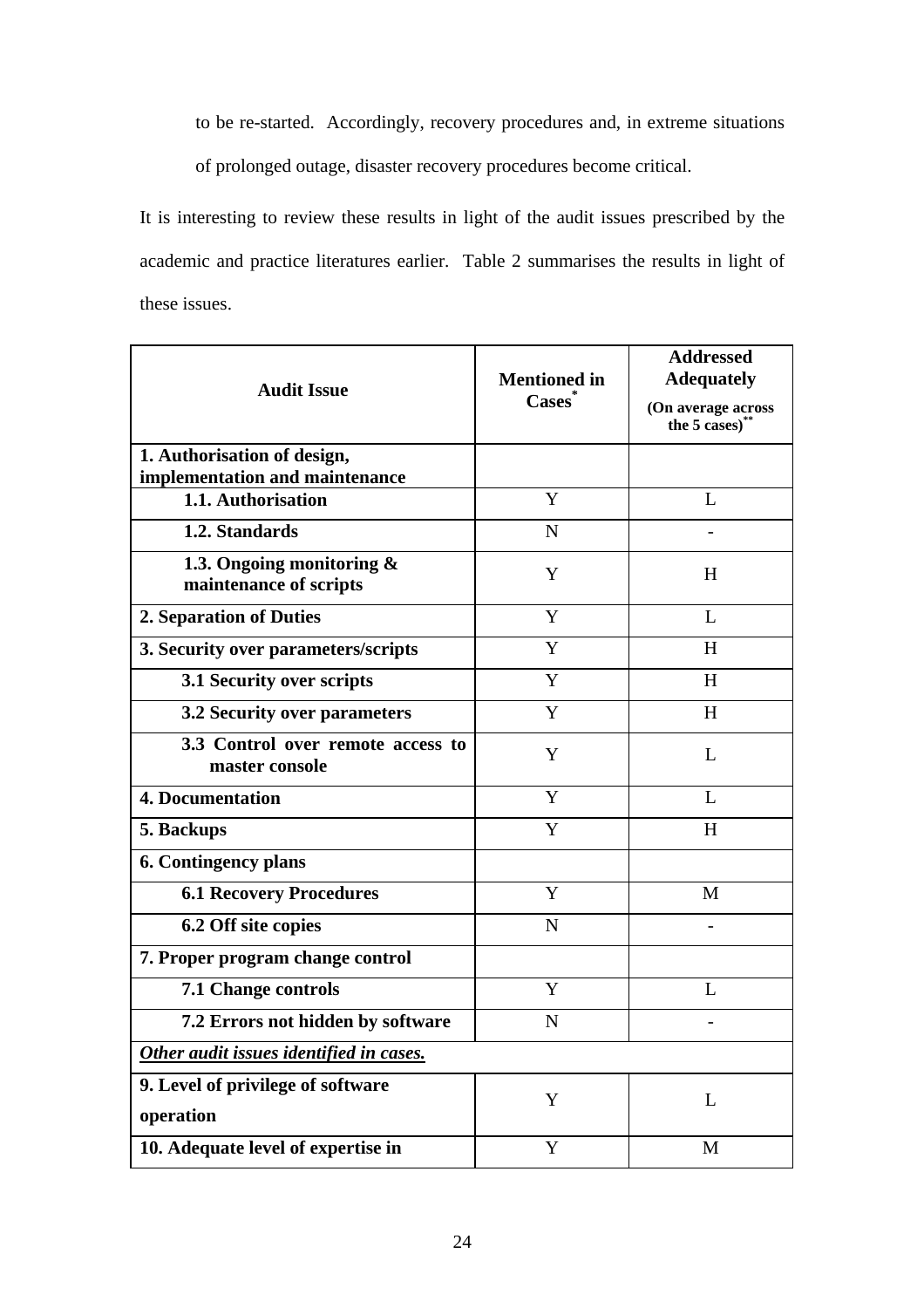| software                               |  |
|----------------------------------------|--|
| 11. Adequate level of backup for human |  |
| resources.                             |  |

**Table 2. Summary of results against prescribed controls.** 

 $({}^*Y = Yes, N = No; {}^{**}L = 1-2 \text{ cases}, M = 3 \text{ cases}, H = 4-5 \text{ cases})$ 

Table 2 shows that the prescriptive IS Audit academic and practitioner literatures are deficient still with regard to critical issues such as the level of operating system privilege at which this type of software operates, the presence of an adequate level of expertise in the software at the site, and the presence of an adequate level of backup for the critical human experts in this type of software. Moreover, even though sites are aware of many of the critical audit issues prescribed in the literature, they appear to pay no/little attention (on average) to several of these issues, *e.g.,* authorisation of the development/maintenance of scripts, separation of duties, remote access to master consoles, documentation of scripts and design decisions, and change controls. Furthermore, there were control issues of which the participants made no mention at all, *viz.*, developing scripts according to authorised standards, maintenance of current off-site copies of scripts, and ensuring errors are not hidden by the executing scripts. Indeed, only secure file storage of the parameters/scripts, and ongoing monitoring over the adequacy and completeness of EMS/AOF operations appear to attract high levels of attention at sites.

#### **Summary and Further Work**

This paper has detailed the work performed in a preliminary study that has investigated the IS audit and control issues surrounding the introduction and use of an Enterprise Management System (Automated Operation Facilities) into a computerbased site. It has explained how, today, organisations may have production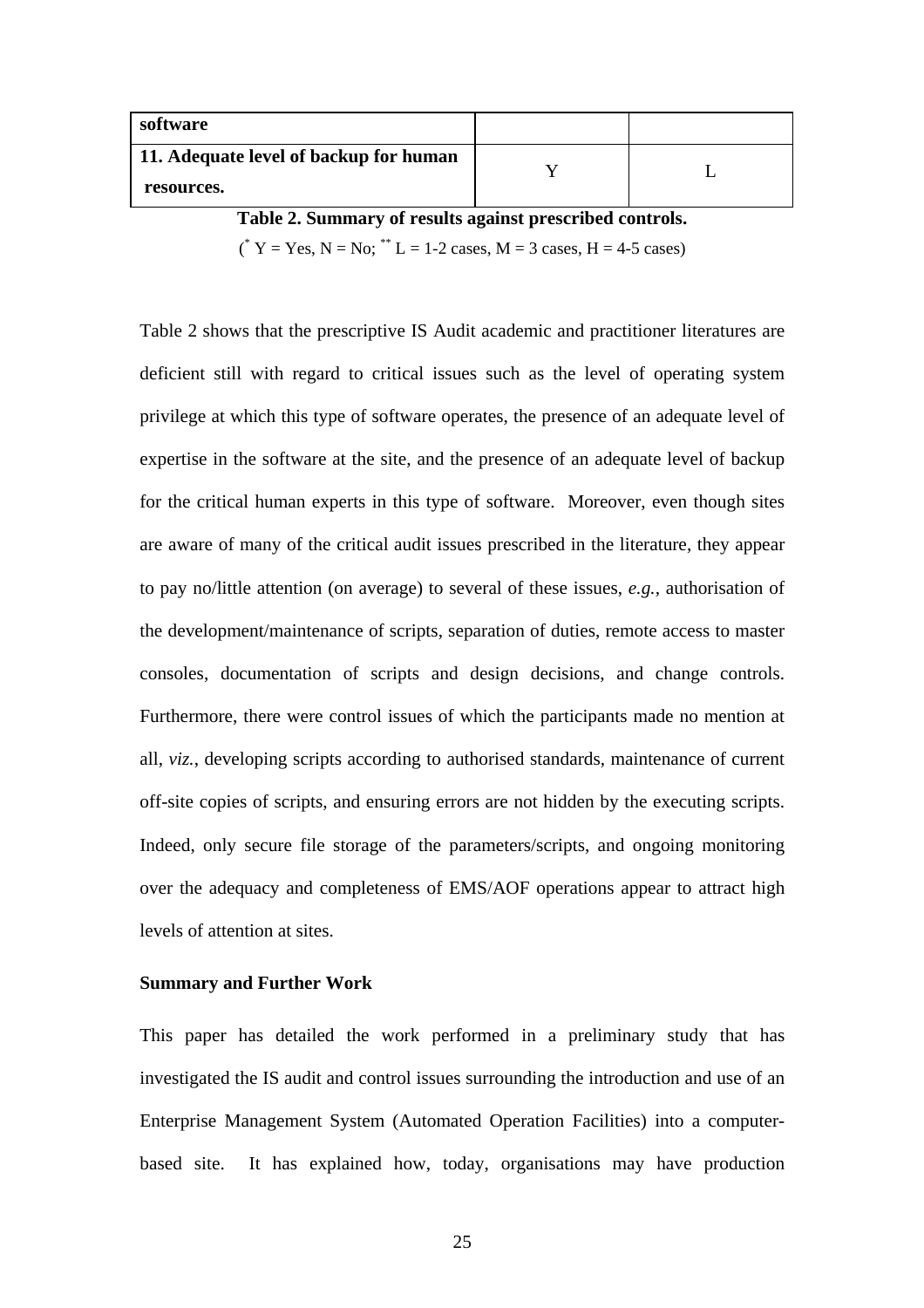applications running on tens, even hundreds of servers and networks, spread geographically throughout the organization. In such an environment, organisations cannot rely entirely on human operators/administrators. Moreover, the organization needs centralised control over the operation of those corporate servers. In such circumstances, organisations will look to software assistance through packages collectively known as Enterprise Management Systems (EMS).

This paper goes on to show how the introduction of such software, and the resultant minimisation of reliance on human operators/administrators, creates a new set of IS audit and control problems for such environments. Five sites were interviewed and case studied. The results of this work are summarised in this study. While many audit issues were identified, the following problems were clearly highlighted in the cases:

- There is adequate security over input parameters and scripts. These are maintained by a handful of persons with the required expertise.
- However, there is a lack of backup in terms of human resources.
- Change controls range from adequate to non-existent. Many changes are performed in production without adequate testing and documentation.
- A separate development environment may not be maintained.
- In addition to monitoring the systems and providing alerts, these products can perform automated functions that may include executing programs and terminating application systems. Accordingly, there is a risk that scripts may malfunction and cause various impacts including loss of data integrity.
- This software needs to operate at such a high level of privilege with regard to the Operating System that, in some circumstances, it may pre-empt the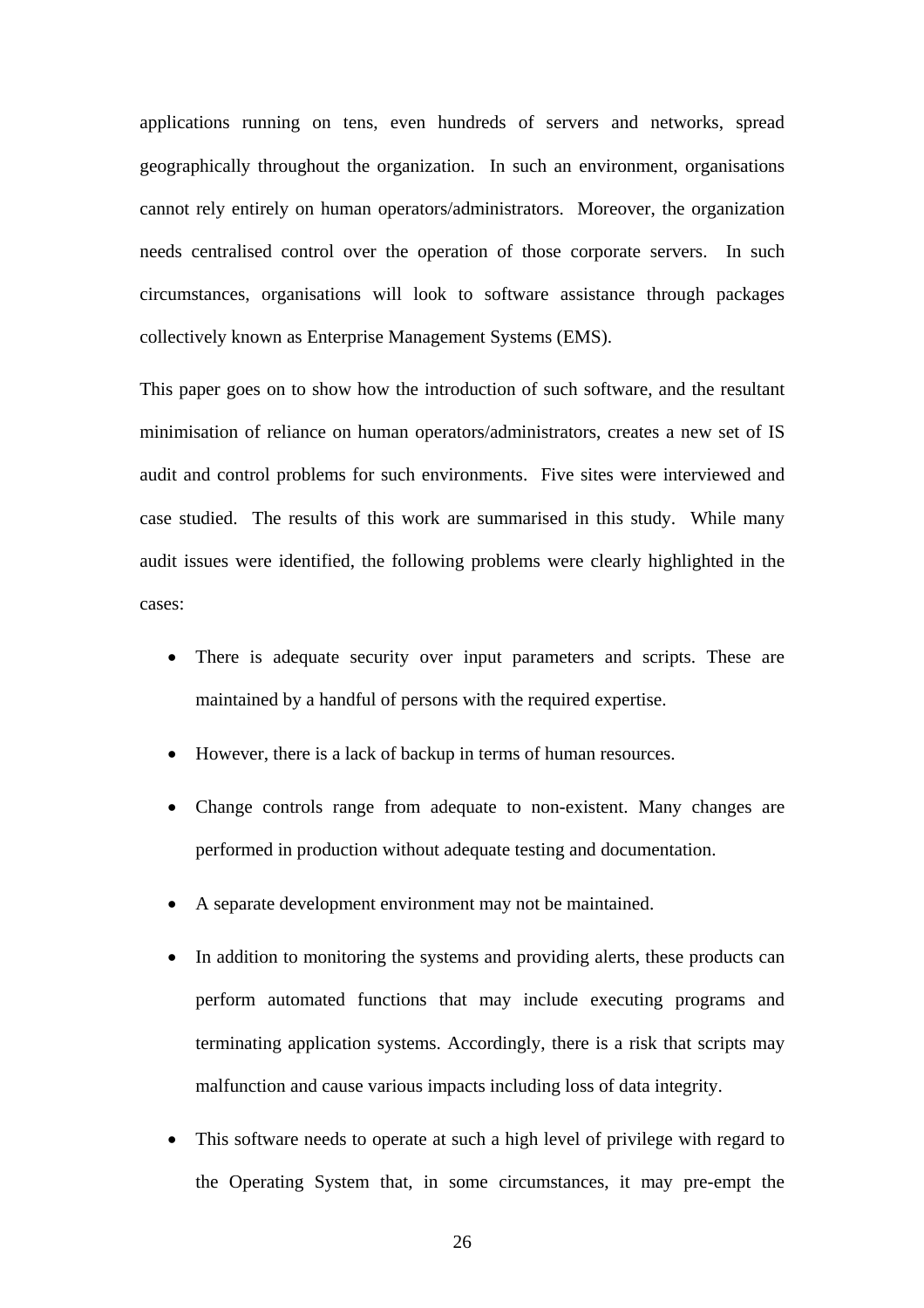execution of critical production systems and, effectively, cripple the entire production environment. In such circumstances, the entire system may need to be re-started.

This paper then determined that while the academic and practice literatures were beginning to recognise the audit and control issues peculiar to the EMS/AOF environment, there were still issues that the literatures did not cover, *viz*., the level of operating system privilege at which this type of software operates, the presence of an adequate level of expertise in the software at the site, and the presence of an adequate level of backup for the critical human experts in this type of software. Moreover, even though sites are aware of many of the critical audit issues prescribed in the literature, they appear to pay little attention (on average) to several of these issues. Indeed, only secure file storage of the parameters/scripts and ongoing monitoring over the adequacy and completeness of EMS/AOF operations appear to attract high levels of attention at sites.

The work in this study was designed to accomplish three objectives:

- 1. Inform/extend the literature on the critical audit and control issues that may arise when an AOF/EMS is introduced into an organization;
- 2. Obtain insight into the types/extent of controls that organisations have actually implemented over the use of AOF/EMS systems; and
- 3. Provide some guidance to the community of Information Systems Audit practitioners on the types of controls that need to be in place for AOF/EMS systems, and where the most likely exposures in the control of such systems will be found.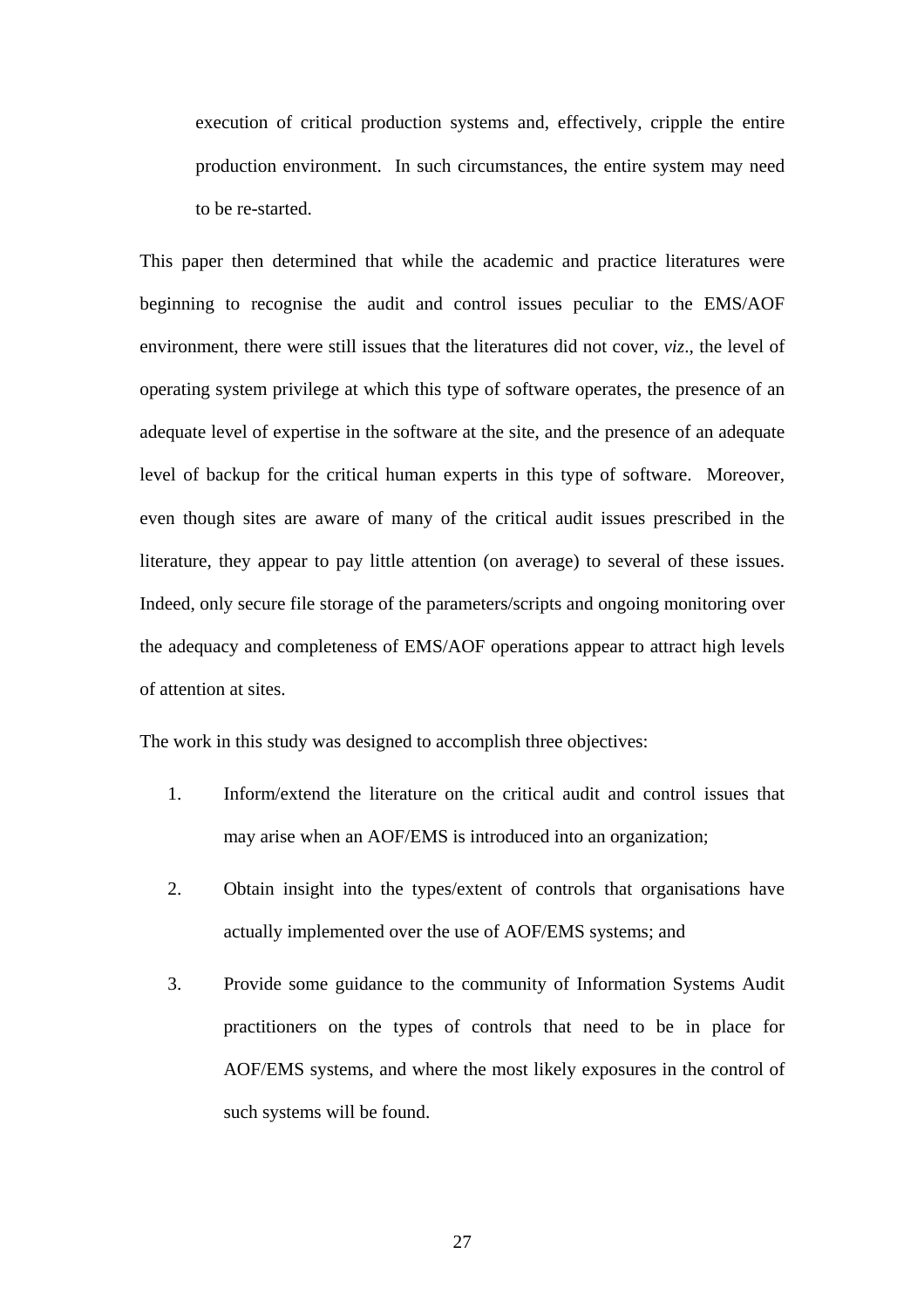Further work in this area is planned. On the basis of the results of the qualitative work reported here, a comprehensive survey instrument has been designed. It will be issued to in excess of 1,000 large sites in Australia and New Zealand. The results of this study and the subsequent comprehensive survey will attempt to give significant insight into the following research questions of interest:

- 1. To what extent are EMS's implemented in large organisations in Australia?
- 2. What functional capabilities of the EMS are being most popularly utilised?
- 3. What critical audit issues arise when an organization uses an EMS?
- 4. What controls should be exercised and what controls *are* currently exercised over the EMS?

#### *Acknowledgements*

*This work is funded in part by a grant from the Institute of Chartered Accountants in Australia. The authors are indebted to participants and the discussant on an earlier version of this paper presented at AFAANZ 2003 in Brisbane.*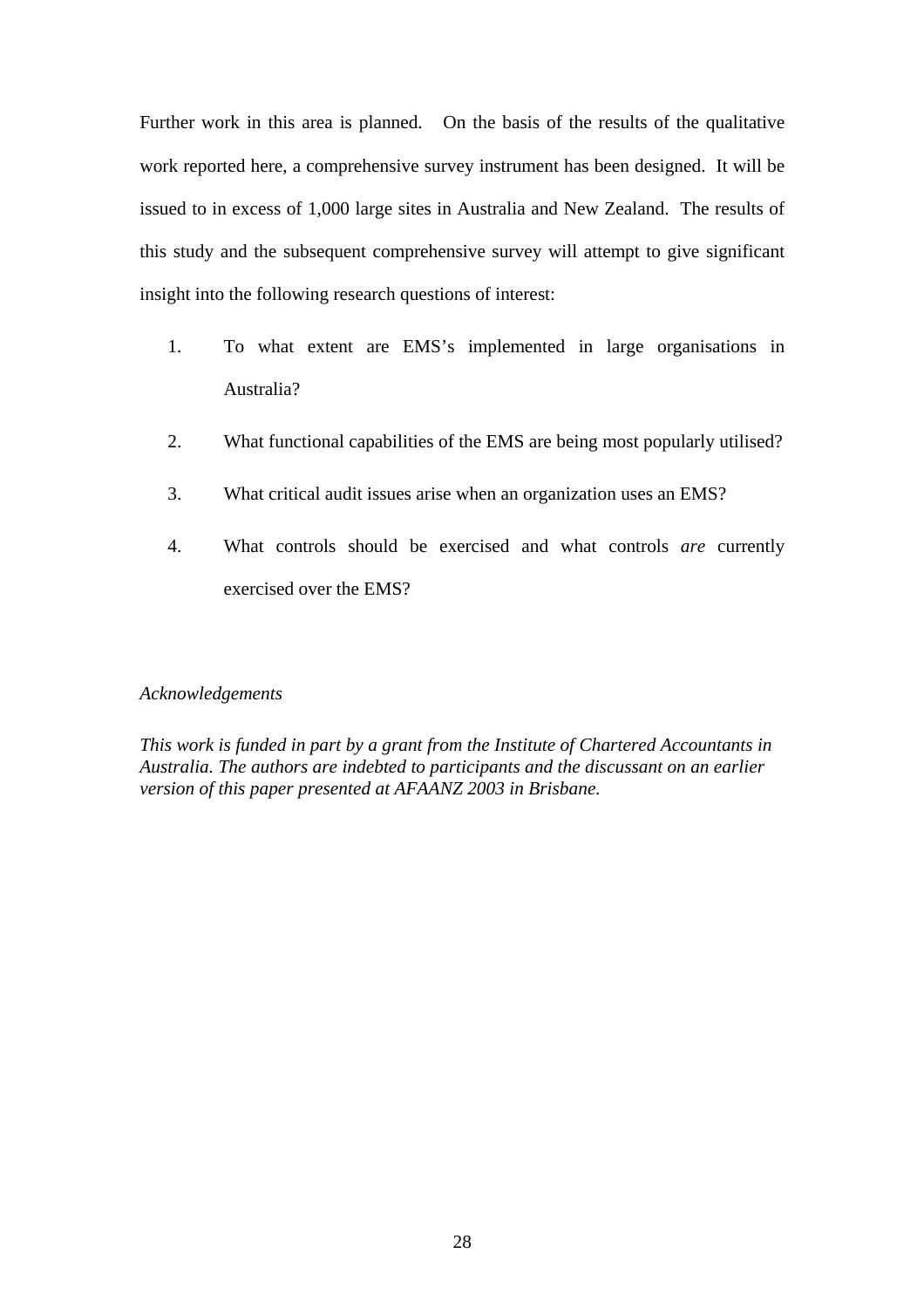#### **REFERENCES**

- Arens, A., Best, P., Shailer, G., and J. Loebbecke, 1996, Auditing in Australia: An Integrated Approach, 3rd edn., Prentice-Hall:Sydney.
- Ayers, S. and D. Fentress, 2000, "Enhancing IT Governance Through Enterprise Management Software Solutions", Information Systems Control Journal, Vol. 2, pp. 1-5.
- Bae, B., Epps, R., and S. Gwathmey, 2003, "Internal Control Issues: The Case of Changes to Information Processes", Information Systems Control Journal, Vol. 4, pp. 44-46.
- *Certified Information Systems Auditor Review Manual*, 2000, Information Systems Audit and Control Association (ISACA): Rolling Meadows.
- *Certified Information Systems Auditor Review Manual*, 2002, Information Systems Audit and Control Association (ISACA): Rolling Meadows.
- *Certified Information Systems Auditor Review Manual*, 2004, Information Systems Audit and Control Association (ISACA): Rolling Meadows.
- Driml, S., 2003, "Enhancing Security with an IT Network Awareness Center", Information Systems Control Journal, Vol. 4, pp. 51-52.
- Garvey, M., 1999, "Storage Gains Flexibility", Informationweek, No. 754, p. 30.
- Gisinger, A., Shankaran, R. and P. Ray, 2001, "An evaluation process for enterprise management systems: a business perspective", Proceedings of 2001 Enterprise Networking, Applications, and Services Conference, pp. 9-16.
- Greenstein, I., 1992, "Quit babysitting your LANs", Networking Management, No. 3, pp. 70-75.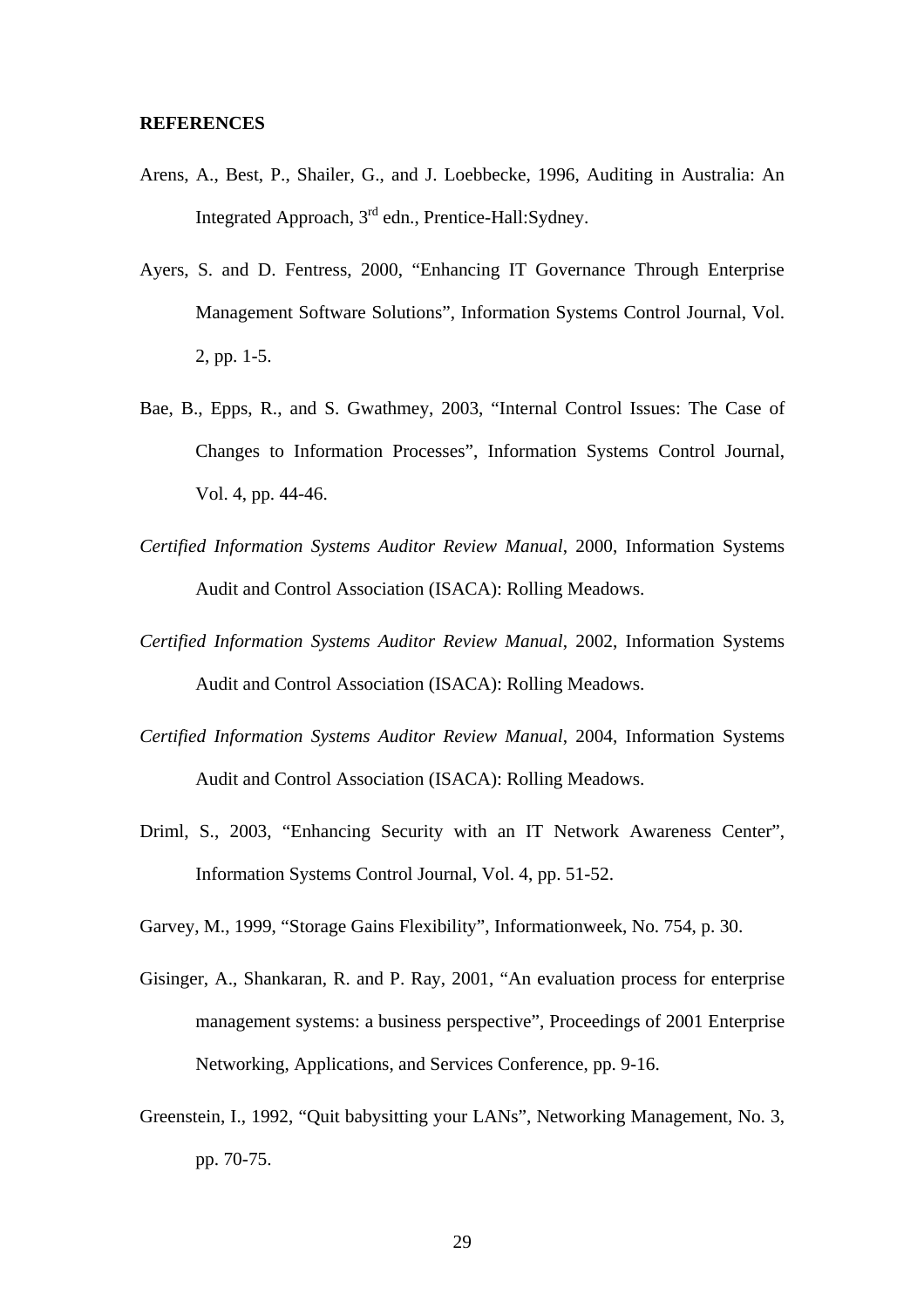- Hagendorf-Follett, J., 2001, "Serving the Enterprise", Computer Reseller News, No. 928, p. 100.
- Johnston, M., 2001, "IBM Systems Management Software Predicts Server Failure", InfoWorld, Vol 23, No. 5, p. 20.

King, J., 1990, "Auditing the lights-out facility", EDPACS, Vol. 18, No. 3, pp. 1-8.

- Kreger, H., 2001, "Java Management Extensions for Application management", IBM Systems Journal, Vol. 40 No. 1, pp. 104-129.
- Lais, S., 2000a, "BMC's Patrol Targets B2B Management", Computerworld, Vol. 34, No. 33, p. 52.
- Lais, S., 2000b, "HP Launches OpenView Suite that offers Business View", Computerworld, Vol. 34, No. 6, p. 10.
- Lewis, R., 1998, ATLAS/ti and NUD\*IST: A comparative review of two leading qualitative data analysis packages. Cultural Anthropology Methods, 10(3): 41-47.
- Lillis, A.M., 1999, "A framework for the analysis of interview data from multiple field research sites", Accounting and Finance, Vol. 39, No. 1, pp. 79-105.
- Marlin, S., 1999, "Enterprise Systems Management: Banks look to get a grip on IT", Bank Systems & Technology, Vol. 36, No. 11, pp. 42-48.
- Middlemiss, J., 2000, "ABN AMRO taps Computer Associates' Platform to Consolidate Disparate Systems", Bank Systems & Technology, Vol. 37, No. 9, p. 24.
- Miller, H.W., 1988, "Planning for unattended data center operation", Mainframe Journal, Jan/Feb., pp. 10-15.